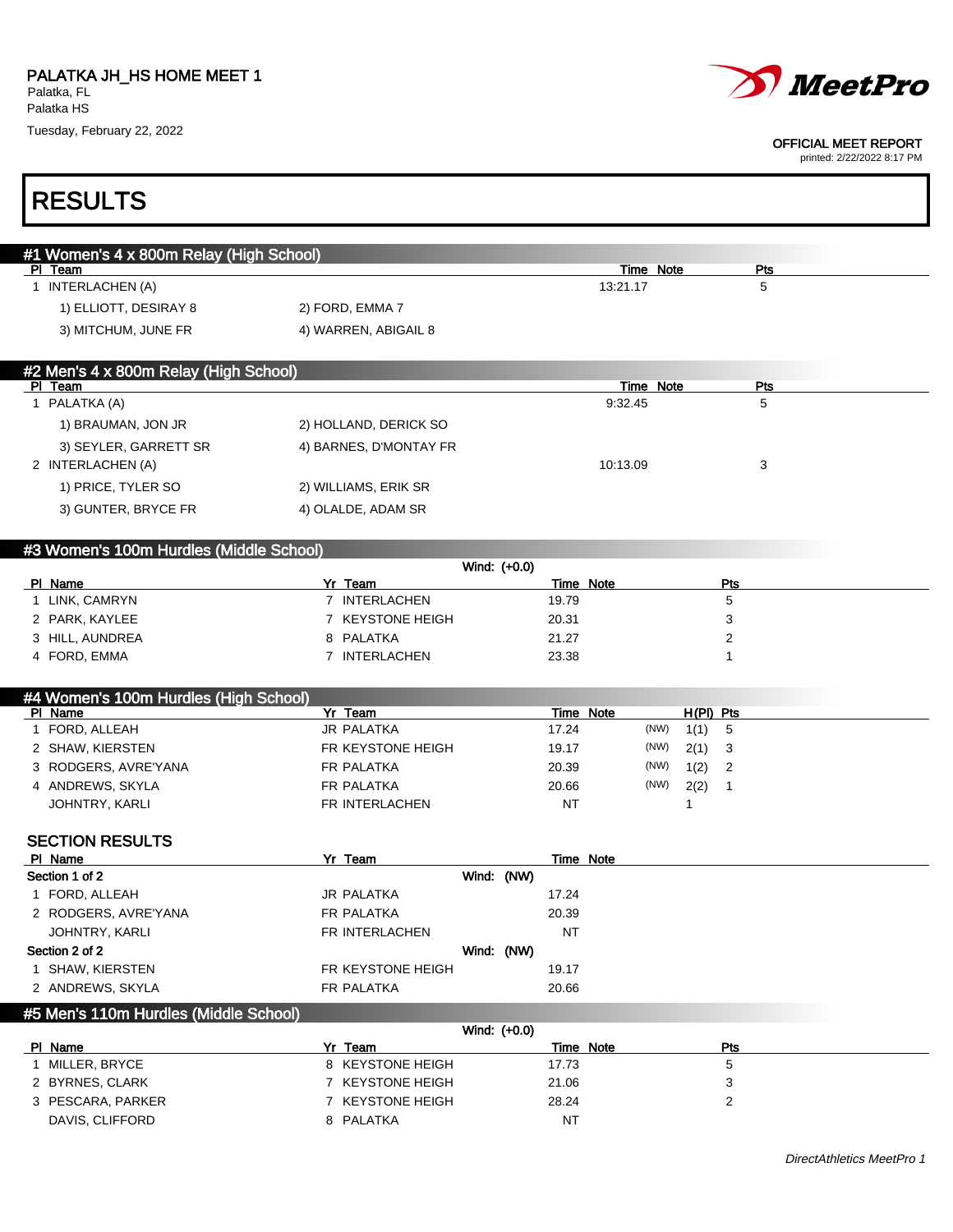



#### OFFICIAL MEET REPORT

printed: 2/22/2022 8:17 PM

## RESULTS

| #6 Men's 110m Hurdles (High School) |  |
|-------------------------------------|--|
|-------------------------------------|--|

| Wind: (+0.0)       |                   |           |     |  |  |  |  |
|--------------------|-------------------|-----------|-----|--|--|--|--|
| Name<br>PL         | Yr Team           | Time Note | Pts |  |  |  |  |
| GIVENS, JOHNATHAN  | <b>SR PALATKA</b> | 17.06     |     |  |  |  |  |
| 2 WHITE, JAESHAUN  | <b>SR PALATKA</b> | 18.01     |     |  |  |  |  |
| 3 BRAUMAN, BRAEDEN | <b>SR PALATKA</b> | 20.30     |     |  |  |  |  |
|                    |                   |           |     |  |  |  |  |

### #7 Women's 100 Meters (Middle School)

|         | Wind: (+0.0)        |  |                  |       |           |            |  |
|---------|---------------------|--|------------------|-------|-----------|------------|--|
| PI Name |                     |  | Yr Team          |       | Time Note | <b>Pts</b> |  |
|         | 1 WATTS, BRIANNA    |  | 8 PALATKA        | 13.99 |           | 5          |  |
|         | 2 WILLIAMS, DESTINY |  | 7 PALATKA        | 14.72 |           | 3          |  |
|         | 3 SANFORD, ALYSSA   |  | 7 KEYSTONE HEIGH | 14.74 |           |            |  |
|         | 4 WARREN, ABIGAIL   |  | 8 INTERLACHEN    | 16.46 |           |            |  |
|         | 5 CHAMBERLAIN, CALI |  | 7 KEYSTONE HEIGH | 17.08 |           |            |  |

## #8 Women's 100 Meters (High School)

| PI Name               | Yr Team                  | Time Note |      | $H(PI)$ Pts |  |
|-----------------------|--------------------------|-----------|------|-------------|--|
| 1 WRIGHT, KHALIA      | FR PALATKA               | 12.98     | (NW) | $1(1)$ 5    |  |
| 2 EDWARDS, SAMIYA     | <b>JR PALATKA</b>        | 13.03     | (NW) | 1(2) 3      |  |
| 3 PASSMORE, YMIRA     | <b>SO PALATKA</b>        | 13.96     | (NW) | $1(3)$ 2    |  |
| 4 GRIFFIN, MILLESHA   | <b>JR INTERLACHEN</b>    | 14.08     | (NW) | 1(4)        |  |
| 5 MATHEWS, ALYSSA     | SO INTERLACHEN           | 14.65     | (NW) | 2(1)        |  |
| 6 MCCASKILL, NAIARA   | SO INTERLACHEN           | 14.66     | (NW) | 1(5)        |  |
| 7 HOGAN, BRIANNA      | <b>JR KEYSTONE HEIGH</b> | 14.95     | (NW) | 1(6)        |  |
| 8 JACKSON, CANDACE    | JR KEYSTONE HEIGH        | 15.03     | (NW) | 2(2)        |  |
| 9 ORTEGA, JAILEA      | FR INTERLACHEN           | 15.75     | (NW) | 2(3)        |  |
| 10 GOLDEN, SHANTIRIYA | FR KEYSTONE HEIGH        | 16.00     | (NW) | 2(4)        |  |
| 11 HOGAN, ELIZABETH   | SO KEYSTONE HEIGH        | 16.35     | (NW) | 2(5)        |  |

#### SECTION RESULTS

| PI Name              |                                     | Yr Team                  |            |       | Time Note |  |
|----------------------|-------------------------------------|--------------------------|------------|-------|-----------|--|
| Section 1 of 2       |                                     |                          | Wind: (NW) |       |           |  |
| 1 WRIGHT, KHALIA     |                                     | FR PALATKA               |            | 12.98 |           |  |
| 2 EDWARDS, SAMIYA    |                                     | <b>JR PALATKA</b>        |            | 13.03 |           |  |
| 3 PASSMORE, YMIRA    |                                     | <b>SO PALATKA</b>        |            | 13.96 |           |  |
| 4 GRIFFIN, MILLESHA  |                                     | JR INTERLACHEN           |            | 14.08 |           |  |
| 5 MCCASKILL, NAIARA  |                                     | SO INTERLACHEN           |            | 14.66 |           |  |
| 6 HOGAN, BRIANNA     |                                     | <b>JR KEYSTONE HEIGH</b> |            | 14.95 |           |  |
| Section 2 of 2       |                                     |                          | Wind: (NW) |       |           |  |
| 1 MATHEWS, ALYSSA    |                                     | SO INTERLACHEN           |            | 14.65 |           |  |
| 2 JACKSON, CANDACE   |                                     | <b>JR KEYSTONE HEIGH</b> |            | 15.03 |           |  |
| 3 ORTEGA, JAILEA     |                                     | FR INTERLACHEN           |            | 15.75 |           |  |
| 4 GOLDEN, SHANTIRIYA |                                     | FR KEYSTONE HEIGH        |            | 16.00 |           |  |
| 5 HOGAN, ELIZABETH   |                                     | SO KEYSTONE HEIGH        |            | 16.35 |           |  |
|                      | #9 Men's 100 Meters (Middle School) |                          |            |       |           |  |
|                      | Wind: (+0.0)                        |                          |            |       |           |  |

| PI Name                        | \/.<br>Team<br><u></u> | Note<br>Time   | . |
|--------------------------------|------------------------|----------------|---|
| <b>KEDRIC</b><br>WRIGHT<br>UR. | PALATKA                | 2.54<br>$\sim$ |   |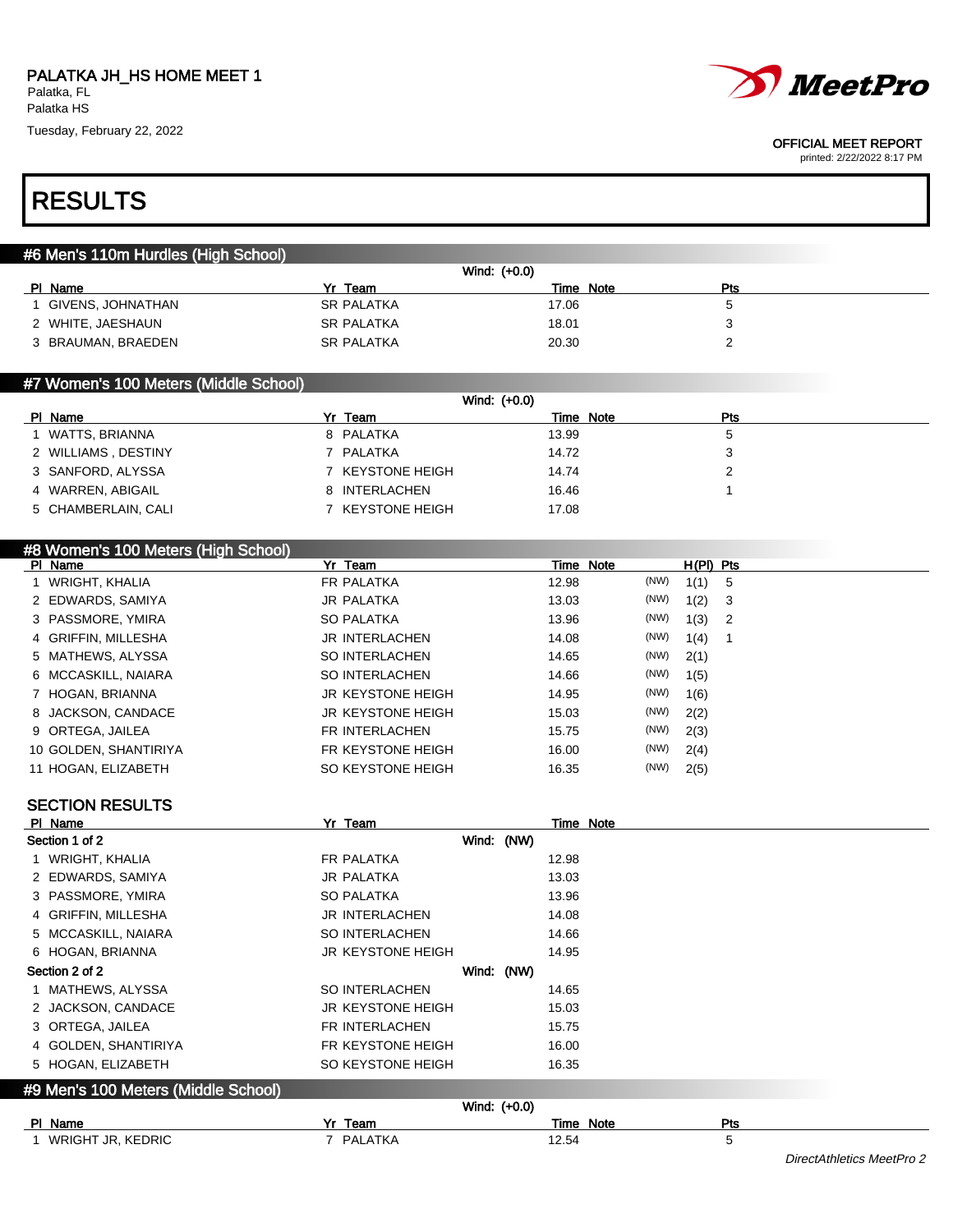



#### OFFICIAL MEET REPORT

printed: 2/22/2022 8:17 PM

## RESULTS

|                   | #9 Men's 100 Meters (Middle School) (cont'd) |                  |              |  |
|-------------------|----------------------------------------------|------------------|--------------|--|
|                   |                                              |                  | Wind: (+0.0) |  |
| 2 EVANS, LAWRENCE |                                              | 7 PALATKA        | 12.83        |  |
| 3 MILLER, BRYCE   |                                              | 8 KEYSTONE HEIGH | 13.11        |  |
| 4 LEACH, DAKOTA   |                                              | 8 KEYSTONE HEIGH | 13.43        |  |
| 5 PARALES, JASON  |                                              | 7 KEYSTONE HEIGH | 14.83        |  |
| 6 BRIGHT, MATTHEW |                                              | 7 KEYSTONE HEIGH | 15.63        |  |
|                   |                                              |                  |              |  |

| #10 Men's 100 Meters (High School) |                       |           |      |             |                |
|------------------------------------|-----------------------|-----------|------|-------------|----------------|
| PI Name                            | Yr Team               | Time Note |      | $H(PI)$ Pts |                |
| 1 NELSON, Q'JUAN                   | <b>SR PALATKA</b>     | 11.63     | (NW) | 1(1)        | -5             |
| 2 ESAU, JAMARIAN                   | <b>SR INTERLACHEN</b> | 12.36     | (NW) | 1(2)        | - 3            |
| 3 ASTIN, RICKEY                    | JR INTERLACHEN        | 12.38     | (NW) | 1(3)        | $\overline{2}$ |
| 4 MCGOLLIE, ABRAHAM                | SO INTERLACHEN        | 12.41     | (NW) | 2(1)        | -1             |
| 5 HERRING, JUSTIN                  | JR INTERLACHEN        | 12.54     | (NW) | 2(2)        |                |
| 6 JOHNSON-PHILLIPS. TIM            | JR INTERLACHEN        | 12.67     | (NW) | 2(3)        |                |
| 7 SMITH, LEE'TREZ                  | <b>SR PALATKA</b>     | 12.80     | (NW) | 1(4)        |                |
| 8 JOHNSON, CHRIS                   | JR INTERLACHEN        | 12.81     | (NW) | 2(4)        |                |
| 9 ROBERSON, GARRETT                | FR KEYSTONE HEIGH     | 15.38     | (NW) | 2(5)        |                |
| 10 DUKES, TRISTAN                  | FR KEYSTONE HEIGH     | 15.79     | (NW) | 2(6)        |                |
| CLARK, C'ONTRAE                    | <b>SR PALATKA</b>     | NT        |      |             |                |
| PASSMORE, RODERRIS                 | <b>SR PALATKA</b>     | <b>NT</b> |      |             |                |

## SECTION RESULTS

| PI Name                                 | Yr Team               |           | Time Note               |  |  |
|-----------------------------------------|-----------------------|-----------|-------------------------|--|--|
| Section 1 of 2                          | Wind: (NW)            |           |                         |  |  |
| 1 NELSON, Q'JUAN                        | <b>SR PALATKA</b>     | 11.63     |                         |  |  |
| 2 ESAU, JAMARIAN                        | <b>SR INTERLACHEN</b> | 12.36     |                         |  |  |
| 3 ASTIN, RICKEY                         | <b>JR INTERLACHEN</b> | 12.38     |                         |  |  |
| 4 SMITH, LEE'TREZ                       | <b>SR PALATKA</b>     | 12.80     |                         |  |  |
| CLARK, C'ONTRAE                         | <b>SR PALATKA</b>     | NT        |                         |  |  |
| PASSMORE, RODERRIS                      | <b>SR PALATKA</b>     | <b>NT</b> |                         |  |  |
| Section 2 of 2                          | Wind: (NW)            |           |                         |  |  |
| 1 MCGOLLIE, ABRAHAM                     | SO INTERLACHEN        | 12.41     |                         |  |  |
| 2 HERRING, JUSTIN                       | <b>JR INTERLACHEN</b> | 12.54     |                         |  |  |
| 3 JOHNSON-PHILLIPS, TIM                 | <b>JR INTERLACHEN</b> | 12.67     |                         |  |  |
| 4 JOHNSON, CHRIS                        | <b>JR INTERLACHEN</b> | 12.81     |                         |  |  |
| 5 ROBERSON, GARRETT                     | FR KEYSTONE HEIGH     | 15.38     |                         |  |  |
| 6 DUKES, TRISTAN                        | FR KEYSTONE HEIGH     | 15.79     |                         |  |  |
| #11 Women's 1600 Meters (Middle School) |                       |           |                         |  |  |
| PI Name                                 | Yr<br>Team            |           | Time Note<br><b>Pts</b> |  |  |

| ,,,,,,,                | .                     | 111101100 | . |  |
|------------------------|-----------------------|-----------|---|--|
| <b>GRIFFIN, OLIVIA</b> | <b>KEYSTONE HEIGH</b> | 6:25.89   |   |  |
| TREMIYA<br>WATTS.      | PALATKA               | N7        |   |  |

| #12 Women's 1600 Meters (High School) |                   |                     |     |  |  |  |
|---------------------------------------|-------------------|---------------------|-----|--|--|--|
| PI Name                               | v.<br>Team        | <b>Note</b><br>Time | Pts |  |  |  |
| DECROSTA, DALLAS                      | FR KEYSTONE HEIGH | 6:26.78             |     |  |  |  |
| HILL, AALEEYAH                        | FR PALATKA        | N1                  |     |  |  |  |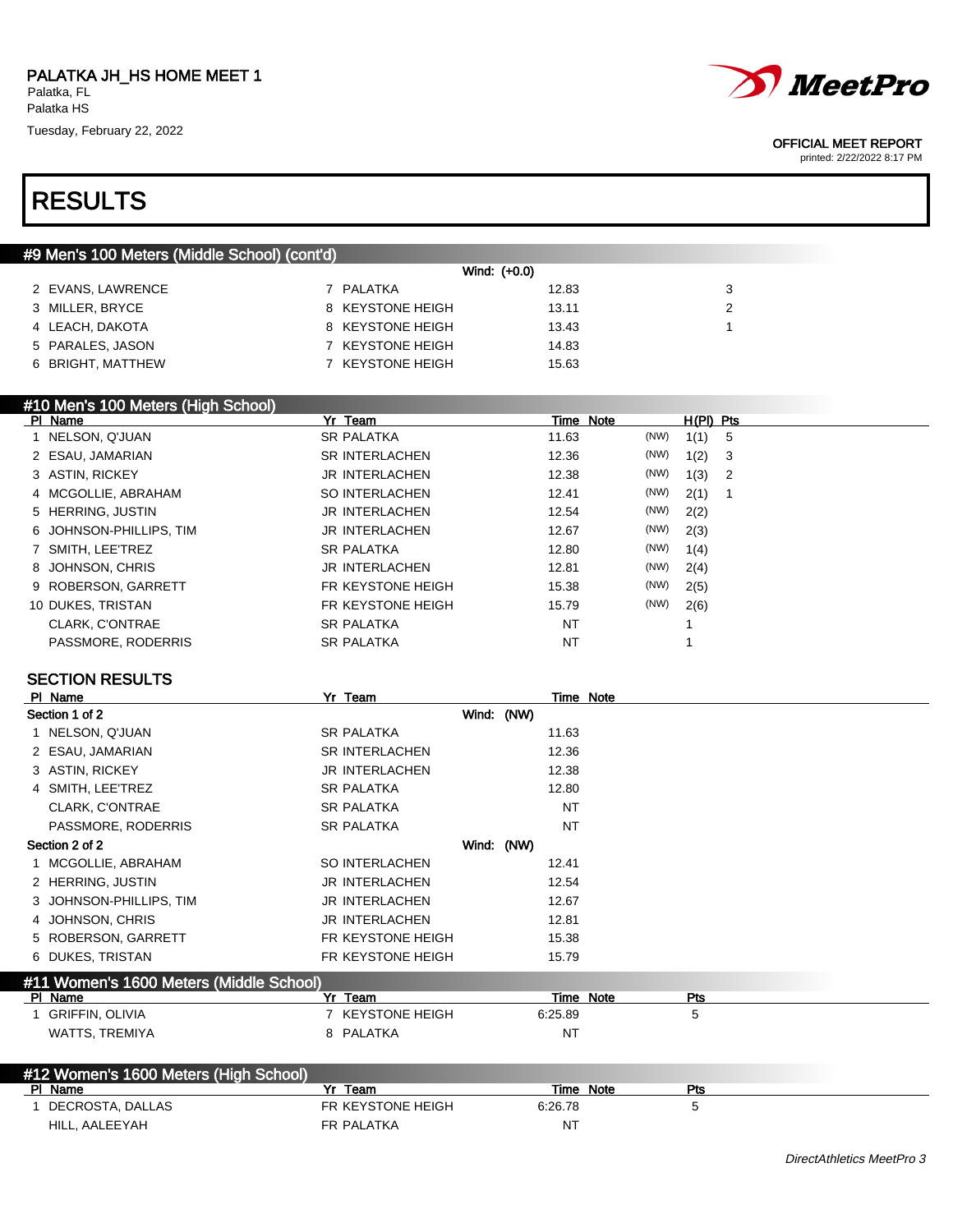

#### OFFICIAL MEET REPORT

printed: 2/22/2022 8:17 PM

## RESULTS

| #13 Men's 1600 Meters (Middle School) |                       |           |     |  |
|---------------------------------------|-----------------------|-----------|-----|--|
| Name<br><b>PI</b>                     | Team                  | Time Note | Pts |  |
| WILLIAMS, LEONITUS                    | PALATKA               | 5:40.23   | 5.  |  |
| 2 THOMAS, JAMES                       | <b>KEYSTONE HEIGH</b> | 5:40.70   |     |  |
| 3 BEGUE, WILL                         | <b>KEYSTONE HEIGH</b> | 6:11.26   |     |  |
| YOUMANS, DONOVAN                      | PALATKA               | NT        |     |  |

## #14 Men's 1600 Meters (High School)

| PI Name             | Yr Team                  | Time Note | Pts |  |
|---------------------|--------------------------|-----------|-----|--|
| 1 GRIFFIN, TYLER    | <b>JR KEYSTONE HEIGH</b> | 4:57.15   | 5   |  |
| 2 PARK, JADEN       | SO KEYSTONE HEIGH        | 5:15.82   | 3   |  |
| 3 BRAUMAN, JON      | <b>JR PALATKA</b>        | 5:20.54   | 2   |  |
| 4 PRICE, TYLER      | SO INTERLACHEN           | 5:38.33   |     |  |
| 5 OLALDE, ADAM      | SR INTERLACHEN           | 5:40.30   |     |  |
| 6 SAPP, ADAM        | SR KEYSTONE HEIGH        | 5:53.58   |     |  |
| 7 GUNTER, BRYCE     | FR INTERLACHEN           | 6:06.52   |     |  |
| 8 WILKES, DYLAN     | <b>SO PALATKA</b>        | 6:22.92   |     |  |
| 9 MCGINNIS, KEHLIL  | FR PALATKA               | 6:28.31   |     |  |
| 10 BARNES, D'MONTAY | <b>FR PALATKA</b>        | 6:52.34   |     |  |
|                     |                          |           |     |  |

## #15 Women's 4 x 100m Relay (High School) Pl Team Time Note Pts 1 PALATKA (A) 51.63 5 S 1) CRUMPTON, FAITH FR 2) DOUGLAS, JAMYA SR 3) FORD, ALLEAH JR 4) WRIGHT, KHALIA FR 2 PALATKA (B) 56.60 1) WATTS, BRIANNA 8 2) WATTS, TREMIYA 8 3) LEWIS, TAMIYAH 8 4) HILL, AUNDREA 8 3 INTERLACHEN (A) 57.71 3 1) LINK, CAMRYN 7 2) MCCASKILL, NAIARA SO 3) GRIFFIN, MILLESHA JR 4) MATHEWS, ALYSSA SO 4 KEYSTONE HEIGHTS (A) 58.22 1) PARK, KAYLEE 7 2) JACKSON, CANDACE JR 3) SANFORD, ALYSSA 7 4) HOGAN, BRIANNA JR

| #16 Men's 4 x 100m Relay (High School) |                        |           |     |  |  |  |
|----------------------------------------|------------------------|-----------|-----|--|--|--|
| PI Team                                |                        | Time Note | Pts |  |  |  |
| 1 PALATKA (B)                          |                        | 48.87     | 5   |  |  |  |
| 1) WRIGHT JR, KEDRIC 7                 | 2) EVANS, LAWRENCE 7   |           |     |  |  |  |
| 3) BOSTON, JOBAR 8                     | 4) OFFORD, TOMMY 8     |           |     |  |  |  |
| 2 INTERLACHEN (A)                      |                        | 49.12     | 3   |  |  |  |
| 1) ASTIN, RICKEY JR                    | 2) JOSHUA, KAMERYON SO |           |     |  |  |  |
| 3) ESAU, JAMARIAN SR                   | 4) JOHNSON, CHRIS JR   |           |     |  |  |  |
| 3 KEYSTONE HEIGHTS (A)                 |                        | 58.70     |     |  |  |  |
| 1) LEACH, DAKOTA 8                     | 2) PARALES, JASON 7    |           |     |  |  |  |
| 3) BRIGHT, MATTHEW 7                   | 4) BYRNES, CLARK 7     |           |     |  |  |  |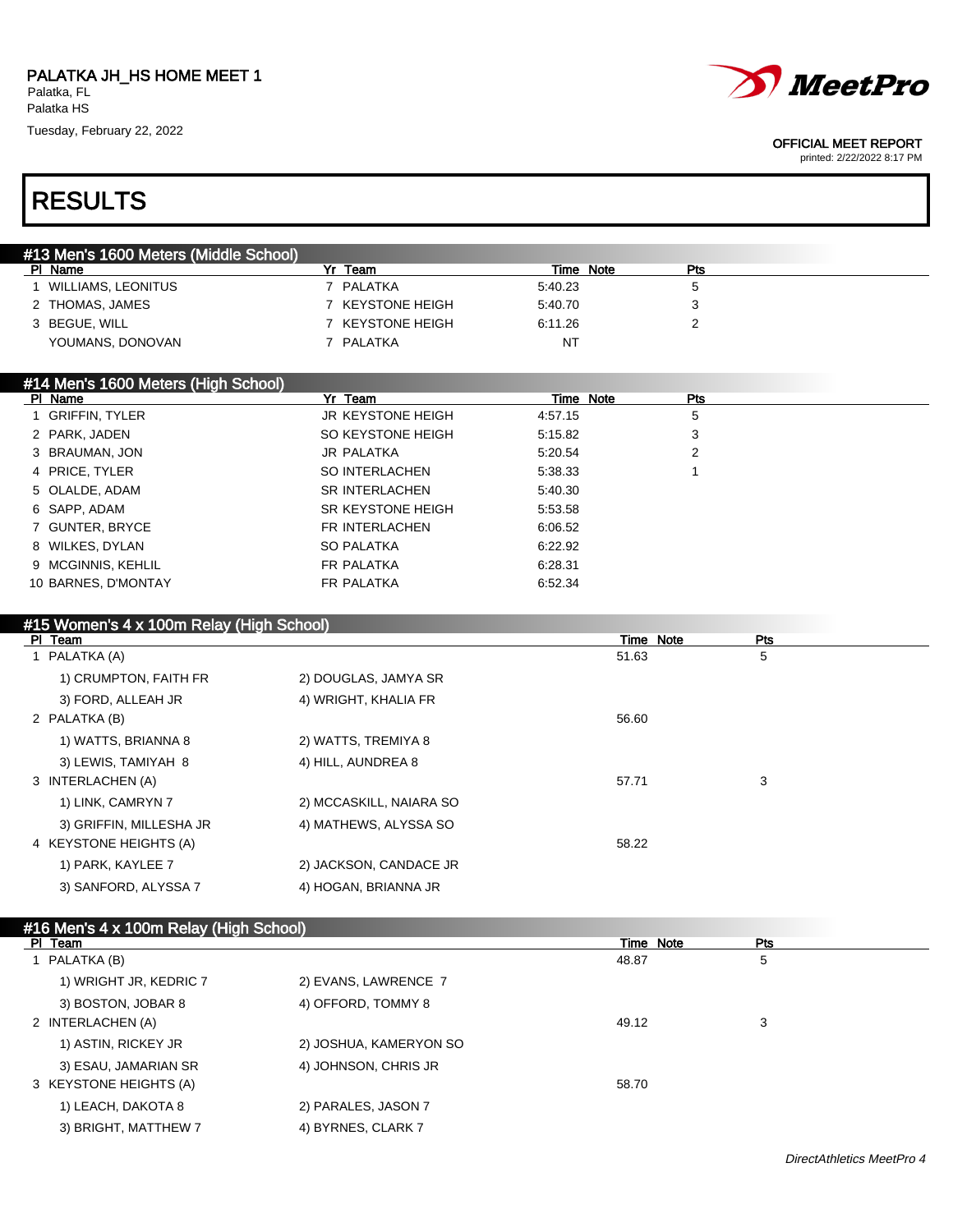



#### OFFICIAL MEET REPORT

| #16 Men's 4 x 100m Relay (High School) (cont'd) |                             |           |                      |     |
|-------------------------------------------------|-----------------------------|-----------|----------------------|-----|
| PI Team<br>PALATKA (A)                          |                             |           | Time Note<br>ΝT      | Pts |
|                                                 |                             |           |                      |     |
| 1) NEWMAN, HAYDEN SR                            | 2) DUMAS, CHAVARIS JR       |           |                      |     |
| 3) BRYANT, JAMAL SR                             | 4) CLARK, C'ONTRAE SR       |           |                      |     |
| #17 Women's 400 Meters (Middle School)          |                             |           |                      |     |
| PI Name                                         | Yr Team<br>7 KEYSTONE HEIGH | Time Note | Pts                  |     |
| 1 NORMAN, KHERRINGTON                           |                             | 1:15.09   | 5                    |     |
| 2 COLLINS, PARKER                               | 7 KEYSTONE HEIGH            | 1:16.75   | 3                    |     |
| 3 LEWIS, TAMIYAH                                | 8 PALATKA                   | 1:25.16   | 2                    |     |
| #18 Women's 400 Meters (High School)<br>PI Name | Yr Team                     | Time Note | $H(PI)$ Pts          |     |
| 1 DOUGLAS, JAMYA                                | <b>SR PALATKA</b>           | 1:05.99   | 1(1)<br>5            |     |
| 2 PASSMORE, YMIRA                               | <b>SO PALATKA</b>           | 1:07.38   | 1(2)<br>3            |     |
| 3 WALKER, LA'KYCHA                              | FR PALATKA                  | 1:10.63   | 2(1)<br>2            |     |
| 4 HUTCHINS, ELLA                                | SO KEYSTONE HEIGH           | 1:11.36   | 1(3)<br>$\mathbf{1}$ |     |
| 5 MITCHUM, JUNE                                 | FR INTERLACHEN              | 1:13.70   | 1(4)                 |     |
| 6 WALKER, EMARI                                 | FR PALATKA                  | 1:18.15   |                      |     |
| 7 CRUMPTON, FAITH                               | FR PALATKA                  | 1:21.81   | 2(2)<br>2(3)         |     |
| 8 NAPIER, AHYANA                                | SO INTERLACHEN              | 1:22.67   | 1(5)                 |     |
| 9 SULLIVAN, ALAINA                              | FR INTERLACHEN              | 1:26.16   | 1(6)                 |     |
| 10 JIMENEZ, HEAVEN                              | <b>SR PALATKA</b>           | 1:26.65   | 2(4)                 |     |
| 11 SOTO, ILLANIS                                | FR INTERLACHEN              | 1:38.51   | 2(5)                 |     |
| OLIVER, SERENA                                  | FR INTERLACHEN              | <b>NT</b> | 1                    |     |
|                                                 |                             |           |                      |     |
| <b>SECTION RESULTS</b><br>PI Name               | Yr Team                     | Time Note |                      |     |
| Section 1 of 2                                  |                             |           |                      |     |
| 1 DOUGLAS, JAMYA                                | <b>SR PALATKA</b>           | 1:05.99   |                      |     |
| 2 PASSMORE, YMIRA                               | <b>SO PALATKA</b>           | 1:07.38   |                      |     |
| 3 HUTCHINS, ELLA                                | SO KEYSTONE HEIGH           | 1:11.36   |                      |     |
| 4 MITCHUM, JUNE                                 | FR INTERLACHEN              | 1:13.70   |                      |     |
| 5 NAPIER, AHYANA                                | SO INTERLACHEN              | 1:22.67   |                      |     |
| 6 SULLIVAN, ALAINA                              | FR INTERLACHEN              | 1:26.16   |                      |     |
| OLIVER, SERENA                                  | FR INTERLACHEN              | <b>NT</b> |                      |     |
| Section 2 of 2                                  |                             |           |                      |     |
| 1 WALKER, LA'KYCHA                              | FR PALATKA                  | 1:10.63   |                      |     |
| 2 WALKER, EMARI                                 | FR PALATKA                  | 1:18.15   |                      |     |
| 3 CRUMPTON, FAITH                               | FR PALATKA                  | 1:21.81   |                      |     |
| 4 JIMENEZ, HEAVEN                               | <b>SR PALATKA</b>           | 1:26.65   |                      |     |
| 5 SOTO, ILLANIS                                 | FR INTERLACHEN              | 1:38.51   |                      |     |
| #19 Men's 400 Meters (Middle School)            |                             |           |                      |     |
| PI Name                                         | Yr Team                     | Time Note | <b>Pts</b>           |     |
| 1 OFFORD, TOMMY                                 | 8 PALATKA                   | 1:01.91   | 5                    |     |
| 2 BOSTON, JOBAR                                 | 8 PALATKA                   | 1:05.48   | 3                    |     |
| 3 NILSEN, ACADEN`                               | 8 KEYSTONE HEIGH            | 1:06.57   | 2                    |     |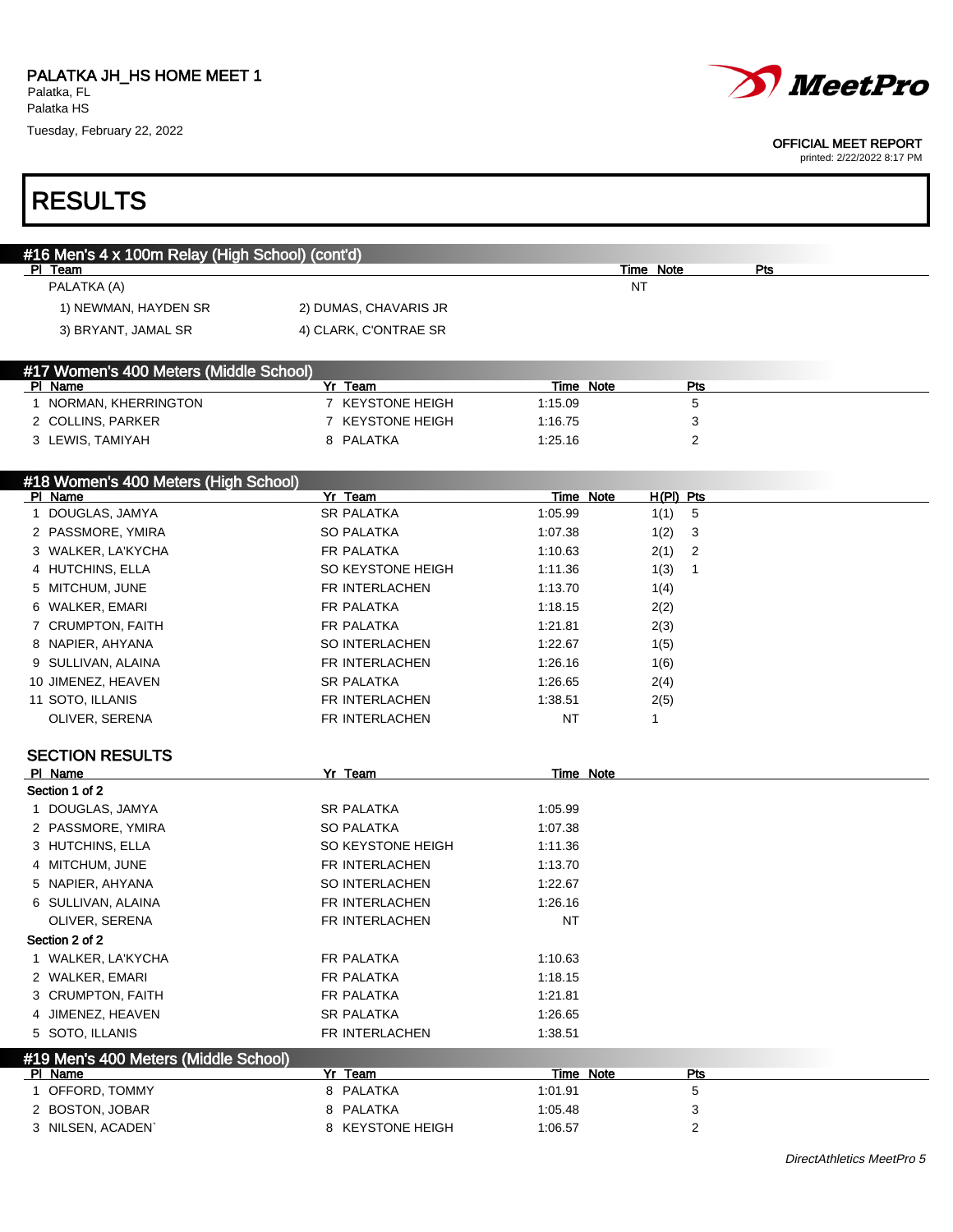

#### OFFICIAL MEET REPORT

printed: 2/22/2022 8:17 PM

## RESULTS

| #19 Men's 400 Meters (Middle School) (cont'd) |                       |              |     |  |
|-----------------------------------------------|-----------------------|--------------|-----|--|
| PI Name                                       | Yr Team               | Note<br>Time | Pts |  |
| 4 CALHOUN, JAMARION                           | PALATKA               | 1:09.24      |     |  |
| 5 PERRY, GABRIEL                              | <b>KEYSTONE HEIGH</b> | 1:11.50      |     |  |
| 6 HILL, KADEN                                 | PALATKA               | 1:29.56      |     |  |
| 7 PESCARA, PARKER                             | KEYSTONE HEIGH        | 1:36.25      |     |  |
|                                               |                       |              |     |  |

| #20 Men's 400 Meters (High School), |                       |           |             |                            |
|-------------------------------------|-----------------------|-----------|-------------|----------------------------|
| PI Name                             | Yr Team               | Time Note | $H(PI)$ Pts |                            |
| 1 NEWMAN, HAYDEN                    | <b>SR PALATKA</b>     | 51.51     | 1(1)        | 5                          |
| 2 ROZIER, SHEPHERD                  | SO KEYSTONE HEIGH     | 56.92     | 1(2)        | - 3                        |
| 3 MCGOLLIE, ABRAHAM                 | SO INTERLACHEN        | 59.97     | 2(1)        | $\overline{\phantom{0}}^2$ |
| 4 PASSMORE, RODERRIS                | <b>SR PALATKA</b>     | 1:01.82   | 1(3)        |                            |
| 5 DURRENBERGER, JOSIAH              | FR KEYSTONE HEIGH     | 1:02.24   | 1(4)        |                            |
| 6 HERRING, JUSTIN                   | JR INTERLACHEN        | 1:03.87   | 2(2)        |                            |
| 7 BEY, HAKEEM                       | <b>JR INTERLACHEN</b> | 1:06.97   | 2(3)        |                            |
| 8 MITCHELL, TERRYON                 | <b>JR INTERLACHEN</b> | 1:08.69   | 2(4)        |                            |
| 9 JOSHUA, KAMERYON                  | SO INTERLACHEN        | 1:09.86   | 1(5)        |                            |
| 10 BOGDEN, DENNIS                   | SO INTERLACHEN        | 1:15.85   | 1(6)        |                            |

#### SECTION RESULTS

| PI Name                | Yr<br>Team                               | Time Note        |  |  |  |  |
|------------------------|------------------------------------------|------------------|--|--|--|--|
| Section 1 of 2         |                                          |                  |  |  |  |  |
| 1 NEWMAN, HAYDEN       | <b>SR PALATKA</b>                        | 51.51            |  |  |  |  |
| 2 ROZIER, SHEPHERD     | SO KEYSTONE HEIGH                        | 56.92            |  |  |  |  |
| 3 PASSMORE, RODERRIS   | <b>SR PALATKA</b>                        | 1:01.82          |  |  |  |  |
| 4 DURRENBERGER, JOSIAH | FR KEYSTONE HEIGH                        | 1:02.24          |  |  |  |  |
| 5 JOSHUA, KAMERYON     | SO INTERLACHEN                           | 1:09.86          |  |  |  |  |
| 6 BOGDEN, DENNIS       | SO INTERLACHEN                           | 1:15.85          |  |  |  |  |
| Section 2 of 2         |                                          |                  |  |  |  |  |
| 1 MCGOLLIE, ABRAHAM    | SO INTERLACHEN                           | 59.97            |  |  |  |  |
| 2 HERRING, JUSTIN      | <b>JR INTERLACHEN</b>                    | 1:03.87          |  |  |  |  |
| 3 BEY, HAKEEM          | JR INTERLACHEN                           | 1:06.97          |  |  |  |  |
| 4 MITCHELL, TERRYON    | <b>JR INTERLACHEN</b>                    | 1:08.69          |  |  |  |  |
|                        | #21 Women's 300m Hurdles (Middle School) |                  |  |  |  |  |
| PI Name                | Yr<br>Team                               | Time Note<br>Pts |  |  |  |  |

1 HILL, AUNDREA 8 PALATKA 1:04.35 5

| #22 Women's 300m Hurdles (High School) |                |           |         |  |  |  |
|----------------------------------------|----------------|-----------|---------|--|--|--|
| PI Name                                | Yr Team        | Time Note | Pts     |  |  |  |
| FORD, ALLEAH                           | JR PALATKA     | 51.26     | 5       |  |  |  |
| 2 ANDREWS, SKYLA                       | FR PALATKA     | 54.70     | っ<br>۰J |  |  |  |
| 3 RODGERS, AVRE'YANA                   | FR PALATKA     | 55.90     |         |  |  |  |
| 4 JOHNTRY, KARLI                       | FR INTERLACHEN | 1:00.82   |         |  |  |  |
| #23 Men's 300m Hurdles (Middle School) |                |           |         |  |  |  |
| PI Name                                | Team<br>Yr     | Time Note | Pts     |  |  |  |
| DAVIS, CLIFFORD                        | 8 PALATKA      | NT        |         |  |  |  |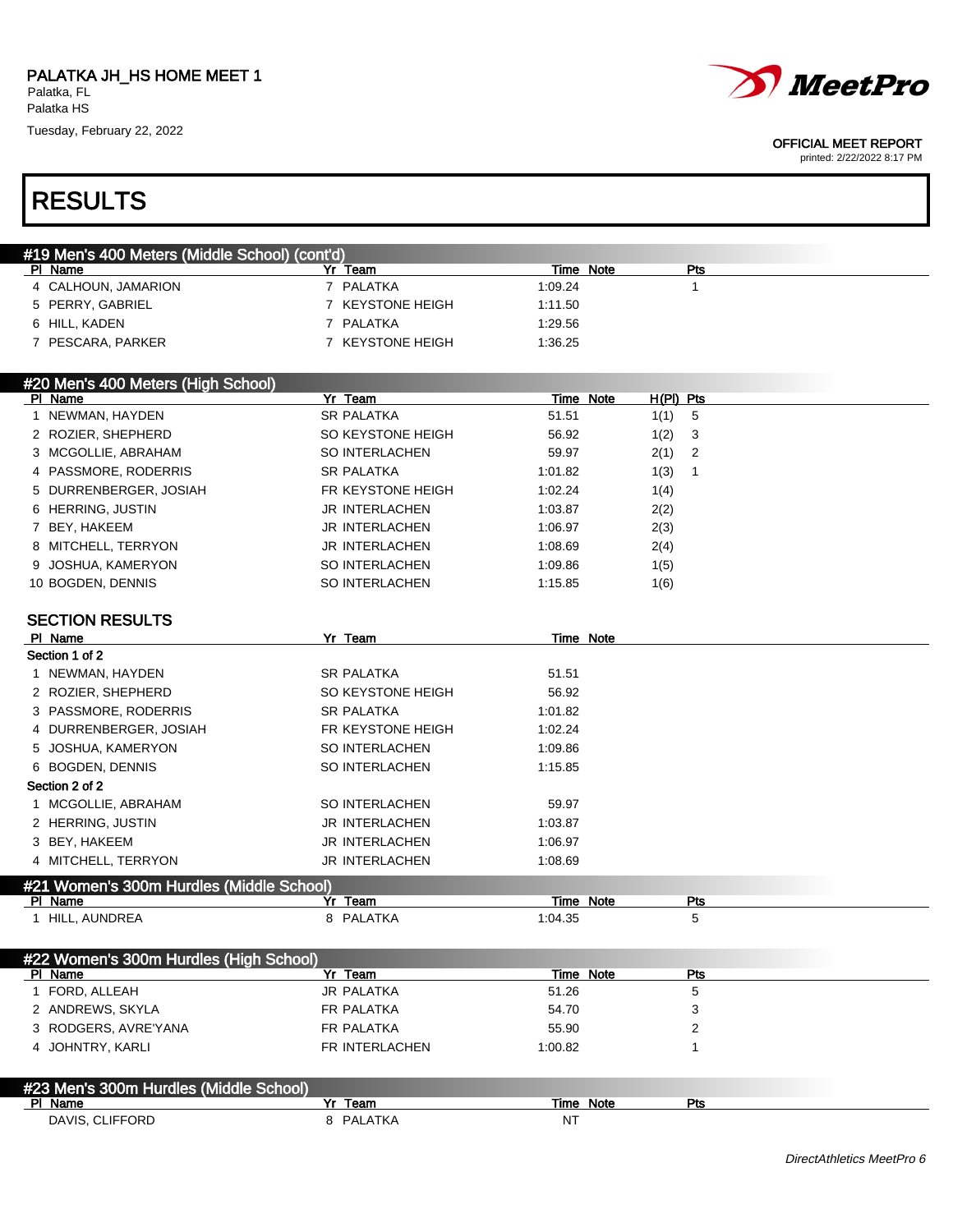

#### OFFICIAL MEET REPORT

| <b>RESULTS</b>                         |                              |                      |                 |  |
|----------------------------------------|------------------------------|----------------------|-----------------|--|
| #24 Men's 300m Hurdles (High School)   |                              |                      |                 |  |
| PI Name                                | Yr Team                      | Time Note            | Pts             |  |
| 1 WHITE, JAESHAUN                      | <b>SR PALATKA</b>            | 44.47                | 5               |  |
| 2 GIVENS, JOHNATHAN                    | <b>SR PALATKA</b>            | 44.64                | 3               |  |
| 3 BRAUMAN, BRAEDEN                     | <b>SR PALATKA</b>            | 44.91                | 2               |  |
| #25 Women's 800 Meters (Middle School) |                              |                      |                 |  |
| PI Name                                | Yr Team                      | Time Note            | Pts             |  |
| 1 GRIFFIN, OLIVIA                      | 7 KEYSTONE HEIGH             | 2:56.52              | 5               |  |
| 2 TAYLOR, ALEXIS                       | 8 KEYSTONE HEIGH             | 3:05.93              | 3               |  |
| 3 SWEEZY, MADELINE                     | 7 KEYSTONE HEIGH             | 3:27.35              | 2               |  |
| 4 FORD, EMMA                           | 7 INTERLACHEN                | 3:52.31              | 1               |  |
| WATTS, TREMIYA                         | 8 PALATKA                    | <b>NT</b>            |                 |  |
| #26 Women's 800 Meters (High School)   |                              |                      |                 |  |
| PI Name                                | Yr Team                      | Time Note            | Pts             |  |
| 1 MYLES, KAMEYIA                       | FR PALATKA                   | 3:22.35              | 5               |  |
| 2 MCDONALD, GRACI                      | <b>JR INTERLACHEN</b>        | 3:28.12              | 3               |  |
| 3 SULLIVAN, ALAINA                     | FR INTERLACHEN               | 3:48.88              | 2               |  |
| 4 SOTO, ILLANIS                        | FR INTERLACHEN               | 4:35.06              | 1               |  |
| PASSMORE, YMIRA                        | <b>SO PALATKA</b>            | <b>NT</b>            |                 |  |
| GOODIN, TAYLOR                         | <b>JR KEYSTONE HEIGH</b>     | <b>NT</b>            |                 |  |
| HILL, AALEEYAH                         | FR PALATKA                   | <b>NT</b>            |                 |  |
| OLIVER, SERENA                         | FR INTERLACHEN               | <b>NT</b>            |                 |  |
| #27 Men's 800 Meters (Middle School)   |                              |                      |                 |  |
| PI Name<br>1 YOUMANS, DONOVAN          | Yr Team<br>7 PALATKA         | Time Note<br>2:36.74 | Pts<br>5        |  |
| 2 JONES, GARRETT                       | 7 KEYSTONE HEIGH             | 2:48.17              | 3               |  |
| 3 BYRNES, CLARK                        | 7 KEYSTONE HEIGH             | 2:57.24              | $\overline{2}$  |  |
| 4 HILL, KADEN                          | 7 PALATKA                    | 3:32.40              | $\mathbf{1}$    |  |
| COLSON, TREVON                         | 7 PALATKA                    | NT                   |                 |  |
| <b>WILLIAMS, LEONITUS</b>              | 7 PALATKA                    | NT                   |                 |  |
|                                        |                              |                      |                 |  |
| #28 Men's 800 Meters (High School)     |                              |                      |                 |  |
| PI Name<br>1 GRIFFIN, TYLER            | Yr Team<br>JR KEYSTONE HEIGH | Time Note<br>2:13.52 | <b>Pts</b><br>5 |  |
| 2 HOLLAND, DERICK                      | SO PALATKA                   | 2:17.42              | 3               |  |
| 3 SEYLER, GARRETT                      | <b>SR PALATKA</b>            | 2:23.99              | 2               |  |
| 4 BRAUMAN, JON                         | <b>JR PALATKA</b>            | 2:31.64              | 1               |  |
| 5 CAMPBELL, ELYSHA                     | FR PALATKA                   | 2:32.10              |                 |  |
| 6 GUNTER, BRYCE                        | FR INTERLACHEN               | 2:33.15              |                 |  |
| 7 STAHMAN, JACOB                       | FR KEYSTONE HEIGH            | 2:33.50              |                 |  |
|                                        | SR INTERLACHEN               |                      |                 |  |
| 8 WILLIAMS, ERIK                       | FR PALATKA                   | 2:41.95              |                 |  |
| 9 MCGINNIS, KEHLIL                     |                              | 2:47.02              |                 |  |
| 10 BARNES, D'MONTAY                    | FR PALATKA                   | 2:52.11              |                 |  |
| 11 WILKES, DYLAN<br>12 BOGDEN, DENNIS  | SO PALATKA<br>SO INTERLACHEN | 3:03.00<br>3:13.88   |                 |  |
| BEY, HAKEEM                            | JR INTERLACHEN               | NT                   |                 |  |
|                                        |                              |                      |                 |  |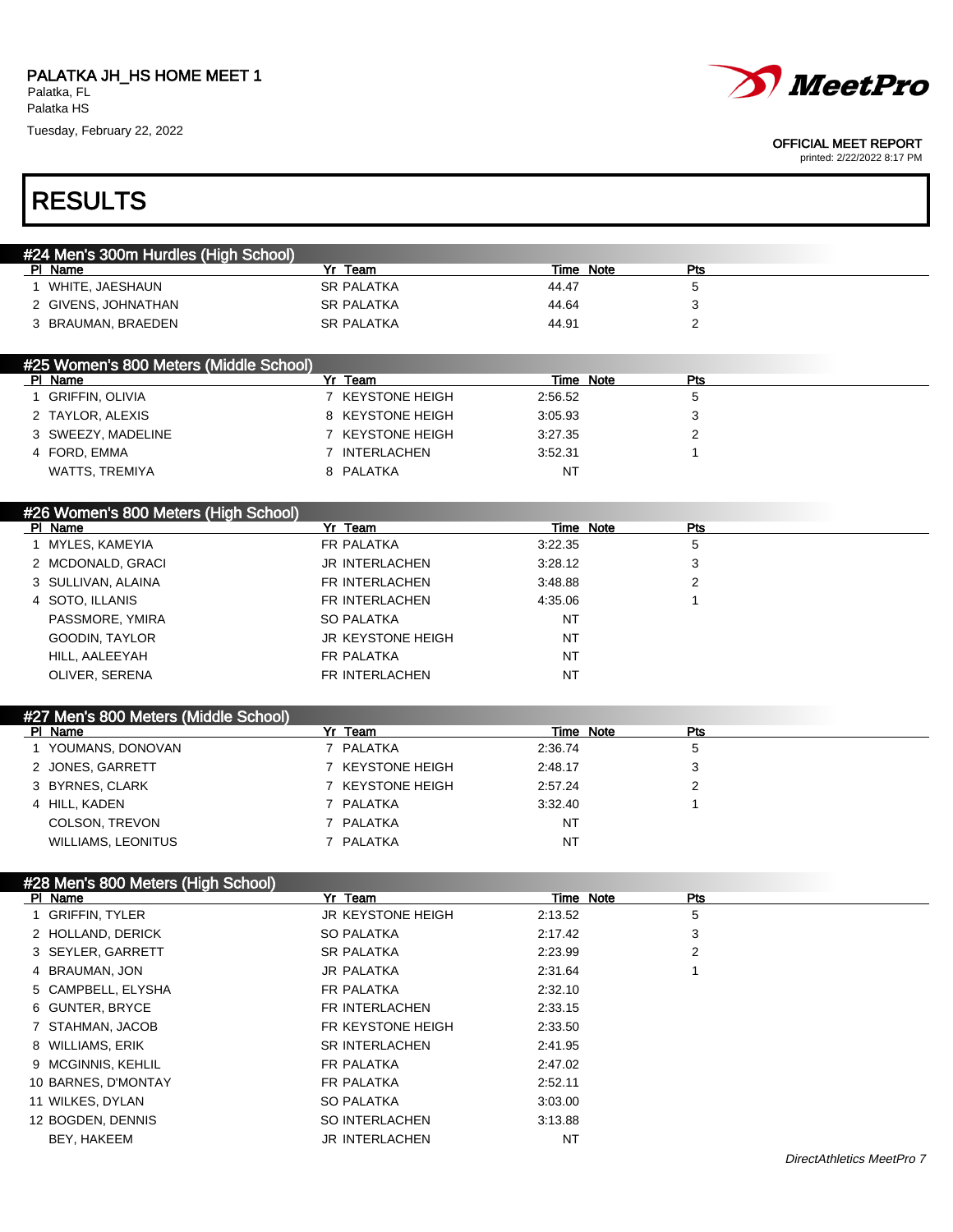Г



#### OFFICIAL MEET REPORT

printed: 2/22/2022 8:17 PM

٦

| <b>RESULTS</b>                              |                              |              |       |                  |      |             |              |  |
|---------------------------------------------|------------------------------|--------------|-------|------------------|------|-------------|--------------|--|
|                                             |                              |              |       |                  |      |             |              |  |
| #28 Men's 800 Meters (High School) (cont'd) |                              |              |       |                  |      |             |              |  |
| PI Name<br>BRYANT, JAMAL                    | Yr Team<br><b>SR PALATKA</b> |              | ΝT    | Time Note        |      | Pts         |              |  |
|                                             |                              |              |       |                  |      |             |              |  |
| #29 Women's 200 Meters (Middle School)      |                              |              |       |                  |      |             |              |  |
|                                             |                              | Wind: (+0.0) |       |                  |      |             |              |  |
| PI Name                                     | Yr Team                      |              |       | <b>Time Note</b> |      |             | Pts          |  |
| 1 WATTS, BRIANNA                            | 8 PALATKA                    |              | 28.79 |                  |      |             | 5            |  |
| 2 NORMAN, KHERRINGTON                       | 7 KEYSTONE HEIGH             |              | 34.13 |                  |      |             | 3            |  |
| 3 ELLIOTT, DESIRAY                          | INTERLACHEN<br>8             |              | 35.67 |                  |      |             | 2            |  |
| LEWIS, TAMIYAH                              | 8 PALATKA                    |              | NT    |                  |      |             |              |  |
| #30 Women's 200 Meters (High School)        |                              |              |       |                  |      |             |              |  |
| PI Name                                     | Yr Team                      |              |       | Time Note        |      | $H(PI)$ Pts |              |  |
| 1 WRIGHT, KHALIA                            | <b>FR PALATKA</b>            |              | 26.86 |                  | (NW) | 1(1)        | 5            |  |
| 2 EDWARDS, SAMIYA                           | <b>JR PALATKA</b>            |              | 28.06 |                  | (NW) | 1(2)        | 3            |  |
| 3 WATTS, TREMIYA                            | 8 PALATKA                    |              | 28.39 |                  | (NW) | 3(1)        | 2            |  |
| 4 PASSMORE, YMIRA                           | <b>SO PALATKA</b>            |              | 28.64 |                  | (NW) | 3(2)        | $\mathbf{1}$ |  |
| 5 GRIFFIN, MILLESHA                         | <b>JR INTERLACHEN</b>        |              | 29.59 |                  | (NW) | 1(3)        |              |  |
| 6 CRUMPTON, FAITH                           | FR PALATKA                   |              | 30.06 |                  | (NW) | 2(1)        |              |  |
| 7 HUTCHINS, ELLA                            | SO KEYSTONE HEIGH            |              | 30.16 |                  | (NW) | 3(3)        |              |  |
| 8 HOGAN, BRIANNA                            | <b>JR KEYSTONE HEIGH</b>     |              | 31.43 |                  | (NW) | 1(4)        |              |  |
| JACKSON, CANDACE<br>9                       | <b>JR KEYSTONE HEIGH</b>     |              | 32.11 |                  | (NW) | 1(5)        |              |  |
| 10 MCCASKILL, NAIARA                        | <b>SO INTERLACHEN</b>        |              | 32.48 |                  | (NW) | 2(2)        |              |  |
| 11 NAPIER, AHYANA                           | <b>SO INTERLACHEN</b>        |              | 33.08 |                  | (NW) | 2(3)        |              |  |
| 12 HOGAN, ELIZABETH                         | SO KEYSTONE HEIGH            |              | 33.31 |                  | (NW) | 2(4)        |              |  |
| 13 ORTEGA, JAILEA                           | FR INTERLACHEN               |              | 34.52 |                  | (NW) | 2(5)        |              |  |
| 14 WEINER, EMILY                            | FR KEYSTONE HEIGH            |              | 35.05 |                  | (NW) | 3(4)        |              |  |
| MATHEWS, ALYSSA                             | <b>SO INTERLACHEN</b>        |              | NT    |                  |      | 1           |              |  |
| JOHNTRY, KARLI                              | FR INTERLACHEN               |              | ΝT    |                  |      | 2           |              |  |
| <b>SECTION RESULTS</b>                      |                              |              |       |                  |      |             |              |  |
| PI Name                                     | Yr Team                      |              |       | Time Note        |      |             |              |  |
| Section 1 of 3                              |                              | Wind: (NW)   |       |                  |      |             |              |  |
| 1 WRIGHT, KHALIA                            | <b>FR PALATKA</b>            |              | 26.86 |                  |      |             |              |  |
| 2 EDWARDS, SAMIYA                           | <b>JR PALATKA</b>            |              | 28.06 |                  |      |             |              |  |
| 3 GRIFFIN, MILLESHA                         | JR INTERLACHEN               |              | 29.59 |                  |      |             |              |  |
| 4 HOGAN, BRIANNA                            | <b>JR KEYSTONE HEIGH</b>     |              | 31.43 |                  |      |             |              |  |
| 5 JACKSON, CANDACE                          | <b>JR KEYSTONE HEIGH</b>     |              | 32.11 |                  |      |             |              |  |
| MATHEWS, ALYSSA                             | SO INTERLACHEN               |              | NT    |                  |      |             |              |  |
| Section 2 of 3                              |                              | Wind: (NW)   |       |                  |      |             |              |  |
| 1 CRUMPTON, FAITH                           | FR PALATKA                   |              | 30.06 |                  |      |             |              |  |
| 2 MCCASKILL, NAIARA                         | SO INTERLACHEN               |              | 32.48 |                  |      |             |              |  |
| 3 NAPIER, AHYANA                            | SO INTERLACHEN               |              | 33.08 |                  |      |             |              |  |
| 4 HOGAN, ELIZABETH                          | SO KEYSTONE HEIGH            |              | 33.31 |                  |      |             |              |  |
| 5 ORTEGA, JAILEA                            | FR INTERLACHEN               |              | 34.52 |                  |      |             |              |  |
| JOHNTRY, KARLI                              | FR INTERLACHEN               |              | NT    |                  |      |             |              |  |
| Section 3 of 3                              |                              | Wind: (NW)   |       |                  |      |             |              |  |
| 1 WATTS, TREMIYA                            | 8 PALATKA                    |              | 28.39 |                  |      |             |              |  |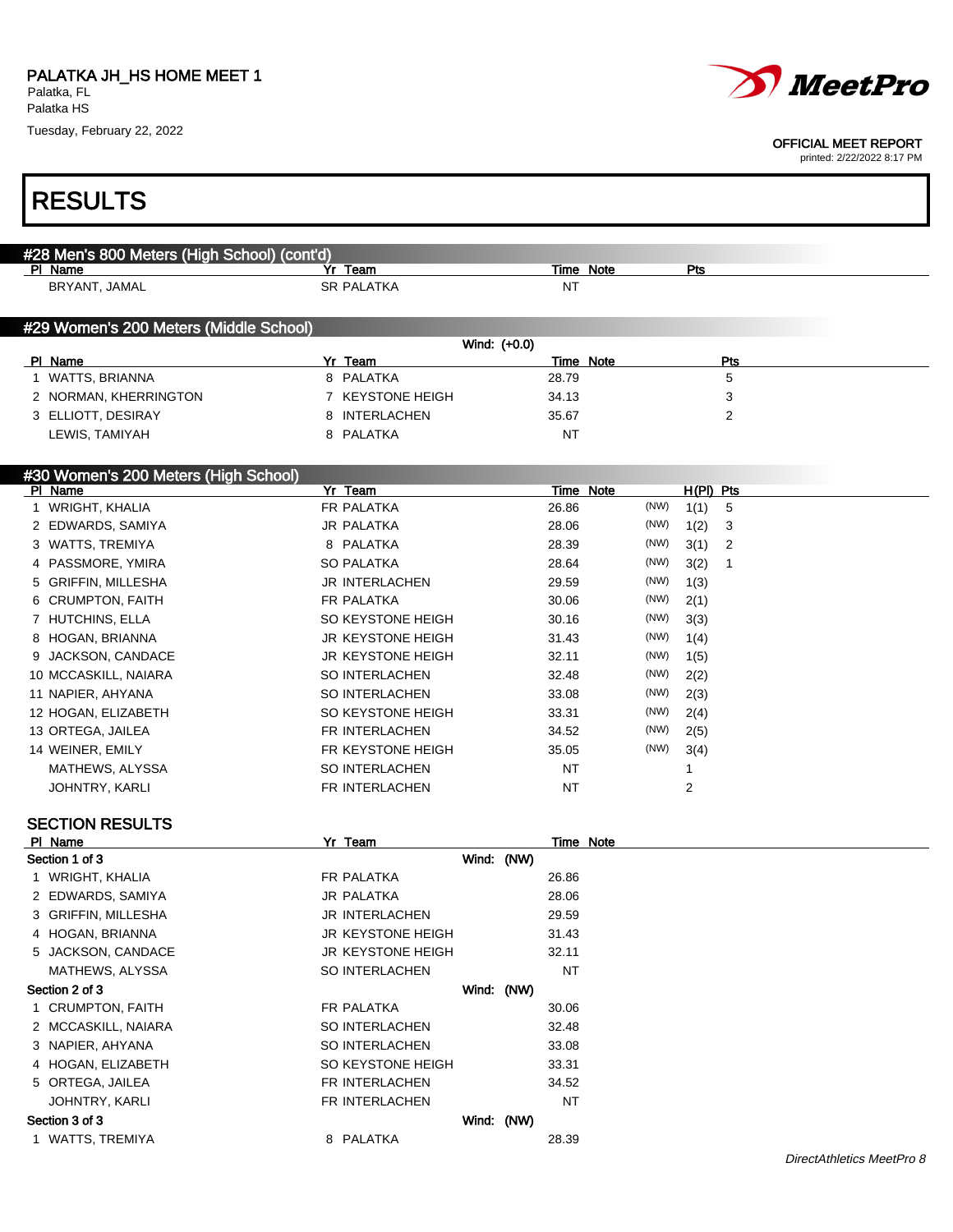

#### OFFICIAL MEET REPORT

printed: 2/22/2022 8:17 PM

# RESULTS

| #30 Women's 200 Meters (High School) (cont'd) |                        |                  |      |             |  |
|-----------------------------------------------|------------------------|------------------|------|-------------|--|
| PI Name                                       | Yr Team                | Time Note        |      |             |  |
| 2 PASSMORE, YMIRA                             | <b>SO PALATKA</b>      | 28.64            |      |             |  |
| 3 HUTCHINS, ELLA                              | SO KEYSTONE HEIGH      | 30.16            |      |             |  |
| 4 WEINER, EMILY                               | FR KEYSTONE HEIGH      | 35.05            |      |             |  |
| #31 Men's 200 Meters (Middle School)          |                        |                  |      |             |  |
|                                               |                        | Wind: (+0.0)     |      |             |  |
| PI Name                                       | Yr Team                | Time Note        |      | Pts         |  |
| 1 OFFORD, TOMMY                               | 8 PALATKA              | 24.66            |      | 5           |  |
| 3 WRIGHT JR, KEDRIC                           | PALATKA<br>$7^{\circ}$ | 26.33            |      | 3           |  |
| 4 EVANS, LAWRENCE                             | 7 PALATKA              | 26.43            |      | 2           |  |
| 5 BOSTON, JOBAR                               | 8 PALATKA              | 28.14            |      | 1           |  |
| 6 LEACH, DAKOTA                               | 8 KEYSTONE HEIGH       | 28.23            |      |             |  |
|                                               |                        |                  |      |             |  |
| #32 Men's 200 Meters (High School)            |                        |                  |      |             |  |
| PI Name                                       | <b>Yr Team</b>         | <b>Time Note</b> |      | $H(PI)$ Pts |  |
| 1 NEWMAN, HAYDEN                              | <b>SR PALATKA</b>      | 22.40            | (NW) | 1(1)<br>5   |  |
| 2 NELSON, Q'JUAN                              | <b>SR PALATKA</b>      | 23.99            | (NW) | 1(2)<br>3   |  |
| 3 ROZIER, SHEPHERD                            | SO KEYSTONE HEIGH      | 24.99            | (NW) | 2(1)<br>2   |  |
| 4 ESAU, JAMARIAN                              | <b>SR INTERLACHEN</b>  | 25.41            | (NW) | 1(3)<br>1   |  |
| 5 PARK, JADEN                                 | SO KEYSTONE HEIGH      | 25.89            | (NW) | 1(4)        |  |
| 6 HERRING, JUSTIN                             | <b>JR INTERLACHEN</b>  | 25.98            | (NW) | 2(2)        |  |
| 7 MCGOLLIE, ABRAHAM                           | <b>SO INTERLACHEN</b>  | 26.27            | (NW) | 1(5)        |  |
| 8 JOHNSON-PHILLIPS, TIM                       | <b>JR INTERLACHEN</b>  | 26.93            | (NW) | 1(6)        |  |
| 9 DURRENBERGER, JOSIAH                        | FR KEYSTONE HEIGH      | 27.76            | (NW) | 2(3)        |  |
| 10 ROBERSON, GARRETT                          | FR KEYSTONE HEIGH      | 31.62            | (NW) | 2(4)        |  |
|                                               |                        |                  |      |             |  |
| 11 DUKES, TRISTAN                             | FR KEYSTONE HEIGH      | 33.38            | (NW) | 2(5)        |  |
|                                               | <b>JR PALATKA</b>      | 33.77            | (NW) |             |  |
| 12 BUSH, TY'RAN<br>MITCHELL, TERRYON          | <b>JR INTERLACHEN</b>  | <b>NT</b>        |      | 2(6)        |  |

### SECTION RESULTS

| PI Name                 | Yr Team               | Time Note |  |
|-------------------------|-----------------------|-----------|--|
| Section 1 of 2          | Wind: (NW)            |           |  |
| 1 NEWMAN, HAYDEN        | <b>SR PALATKA</b>     | 22.40     |  |
| 2 NELSON, Q'JUAN        | <b>SR PALATKA</b>     | 23.99     |  |
| 3 ESAU, JAMARIAN        | <b>SR INTERLACHEN</b> | 25.41     |  |
| 4 PARK, JADEN           | SO KEYSTONE HEIGH     | 25.89     |  |
| 5 MCGOLLIE, ABRAHAM     | <b>SO INTERLACHEN</b> | 26.27     |  |
| 6 JOHNSON-PHILLIPS, TIM | <b>JR INTERLACHEN</b> | 26.93     |  |
| MITCHELL, TERRYON       | JR INTERLACHEN        | <b>NT</b> |  |
| Section 2 of 2          | Wind: (NW)            |           |  |
| 1 ROZIER, SHEPHERD      | SO KEYSTONE HEIGH     | 24.99     |  |
| 2 HERRING, JUSTIN       | <b>JR INTERLACHEN</b> | 25.98     |  |
| 3 DURRENBERGER, JOSIAH  | FR KEYSTONE HEIGH     | 27.76     |  |
| 4 ROBERSON, GARRETT     | FR KEYSTONE HEIGH     | 31.62     |  |
| 5 DUKES, TRISTAN        | FR KEYSTONE HEIGH     | 33.38     |  |
| 6 BUSH, TY'RAN          | <b>JR PALATKA</b>     | 33.77     |  |
|                         |                       |           |  |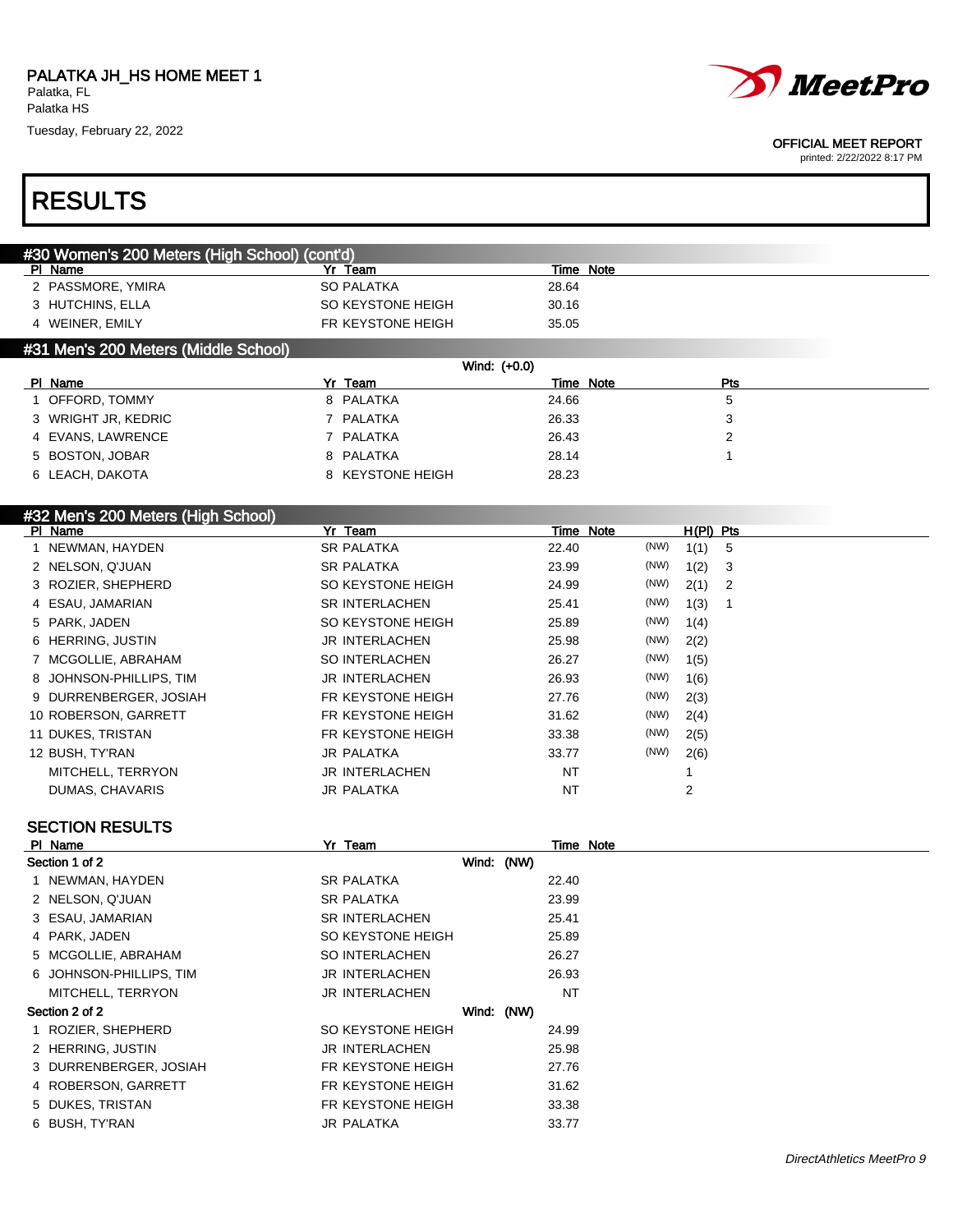Т



#### OFFICIAL MEET REPORT

| <b>RESULTS</b>                                                          |                   |                             |            |            |                |            |                      |             |            |          |      |            |              |
|-------------------------------------------------------------------------|-------------------|-----------------------------|------------|------------|----------------|------------|----------------------|-------------|------------|----------|------|------------|--------------|
| #32 Men's 200 Meters (High School) (cont'd)                             |                   |                             |            |            |                |            |                      |             |            |          |      |            |              |
| PI Name                                                                 |                   | Yr Team                     |            |            |                | Time Note  |                      |             |            |          |      |            |              |
| DUMAS, CHAVARIS                                                         |                   | <b>JR PALATKA</b>           |            |            | NT             |            |                      |             |            |          |      |            |              |
| #33 Men's 3200 Meters (High School)                                     |                   |                             |            |            |                |            |                      |             |            |          |      |            |              |
| PI Name                                                                 |                   | Yr Team                     |            |            |                | Time Note  |                      |             | Pts        |          |      |            |              |
| 1 PRICE, TYLER                                                          |                   | SO INTERLACHEN              |            |            | 12:10.97       |            |                      |             | 5          |          |      |            |              |
| 2 GRAFF, AYDEN                                                          |                   | SO KEYSTONE HEIGH           |            |            | 12:16.54       |            |                      |             | 3          |          |      |            |              |
| 3 OLALDE, ADAM                                                          |                   | <b>SR INTERLACHEN</b>       |            |            | 12:38.75       |            |                      |             | 2          |          |      |            |              |
| THOMAS, JAMES                                                           |                   | 7 KEYSTONE HEIGH            |            |            | NT             |            |                      |             |            |          |      |            |              |
| #34 Women's 4 x 400m Relay (High School)<br>PI Team                     |                   |                             |            |            |                |            | Time Note            |             |            | Pts      |      |            |              |
| 1 INTERLACHEN (A)                                                       |                   |                             |            |            |                |            | 5:17.62              |             |            | 5        |      |            |              |
| 1) MITCHUM, JUNE FR                                                     |                   |                             |            |            |                |            |                      |             |            |          |      |            |              |
|                                                                         |                   | 2) WARREN, ABIGAIL 8        |            |            |                |            |                      |             |            |          |      |            |              |
| 3) LINK, CAMRYN 7                                                       |                   | 4) ELLIOTT, DESIRAY 8       |            |            |                |            |                      |             |            |          |      |            |              |
| 2 KEYSTONE HEIGHTS (A)                                                  |                   |                             |            |            |                |            | 5:30.03              |             |            | 3        |      |            |              |
| 1) COLLINS, PARKER 7                                                    |                   | 2) GRAUDONS, BROOK 8        |            |            |                |            |                      |             |            |          |      |            |              |
| 3) NORMAN, KHERRINGTON 7                                                |                   | 4) SWEEZY, MADELINE 7       |            |            |                |            |                      |             |            |          |      |            |              |
| #35 Men's 4 x 400m Relay (High School)                                  |                   |                             |            |            |                |            |                      |             |            |          |      |            |              |
| PI Team<br>1 INTERLACHEN (A)                                            |                   |                             |            |            |                |            | Time Note<br>4:15.02 |             |            | Pts<br>5 |      |            |              |
|                                                                         |                   |                             |            |            |                |            |                      |             |            |          |      |            |              |
| 1) ASTIN, RICKEY JR                                                     |                   | 2) JOHNSON-PHILLIPS, TIM JR |            |            |                |            |                      |             |            |          |      |            |              |
| 3) JOHNSON, CHRIS JR                                                    |                   | 4) JOSHUA, KAMERYON SO      |            |            |                |            |                      |             |            |          |      |            |              |
| 2 KEYSTONE HEIGHTS (A)                                                  |                   |                             |            |            |                |            | 4:48.77              |             |            | 3        |      |            |              |
| 1) DURRENBERGER, JOSIAH FR                                              |                   | 2) ROZIER, SHEPHERD SO      |            |            |                |            |                      |             |            |          |      |            |              |
| 3) PARK, JADEN SO                                                       |                   | 4) GRIFFIN, TYLER JR        |            |            |                |            |                      |             |            |          |      |            |              |
| #36 Men's High Jump (High School)                                       |                   |                             |            |            |                |            |                      |             |            |          |      |            |              |
| START 1.52M / ADV 5CM                                                   |                   |                             |            |            |                |            |                      |             |            |          |      |            |              |
| PI Name                                                                 | Yr Team           | Mark                        | 1.27       | 1.32       | 1.37           | 1.42       | 1.47                 | 1.52        | 1.57       | 1.60     | 1.62 | 1.65       | Pts          |
| 1 OFFORD, TOMMY                                                         | 8 PALATKA         | 1.62m $5'3^{3/4}$           | <b>PPP</b> | <b>PPP</b> | <b>PPP</b>     | <b>PPP</b> | <b>PPP</b>           | O           | XO         | O        | O    | <b>XXX</b> | 5            |
| 2 CAMPBELL, ELYSHA                                                      | <b>FR PALATKA</b> | 1.52m $4'$ 11 $\frac{3}{4}$ | <b>PPP</b> | <b>PPP</b> | O              | XXO        | O                    | O           | <b>XXX</b> |          |      |            | 3            |
| 3 GIVENS, JOHNATHAN                                                     | <b>SR PALATKA</b> | 1.52m 4' 113/4              | <b>PPP</b> | <b>PPP</b> | <b>PPP</b>     | <b>PPP</b> |                      | PPP XXO XXX |            |          |      |            | 2            |
| 4 BOSTON, JOBAR                                                         | 8 PALATKA         | 1.42m 4' 73/4               | O          | O          | O              | O          | <b>XXX</b>           |             |            |          |      |            | $\mathbf{1}$ |
| 5 PERRY, GABRIEL                                                        | 7 KEYSTONE        | 1.42m 4'73/4                | O          | O          | XO             | O          | XX                   |             |            |          |      |            |              |
| 6 THOMAS, JAMES                                                         | 7 KEYSTONE        | 1.42m $4'$ 7 $\frac{3}{4}$  | O          | O          | O              | XO         | <b>XXX</b>           |             |            |          |      |            |              |
| PI Name                                                                 | Yr_Team           | <b>Mark</b>                 | 1.22       |            |                |            |                      |             |            |          |      |            | Pts          |
| 4 BOSTON, JOBAR                                                         | 8 PALATKA         | (cont'd)                    | O          |            |                |            |                      |             |            |          |      |            | 1            |
| 5 PERRY, GABRIEL                                                        | 7 KEYSTONE        | (cont'd)                    | O<br>O     |            |                |            |                      |             |            |          |      |            |              |
| 6 THOMAS, JAMES                                                         | 7 KEYSTONE        | (cont'd)                    |            |            |                |            |                      |             |            |          |      |            |              |
| #37 Women's High Jump (High School)<br>START 1.37M / ADV 5CM PER HEIGHT |                   |                             |            |            |                |            |                      |             |            |          |      |            |              |
| PI Name                                                                 | Yr Team           | <b>Mark</b>                 | 1.07       |            | 1.12 1.17 1.22 |            | 1.27                 | 1.32        | 1.37       | 1.42     | 1.47 | 1.52       | <b>Pts</b>   |
| 1 SHAW, KIERSTEN                                                        | FR KEYSTONE       | 1.47m 4' 93/4               | <b>PPP</b> | PPP        | PPP            | PPP        | $\circ$              | O           | O          | $\circ$  | O    | XXX        | 5            |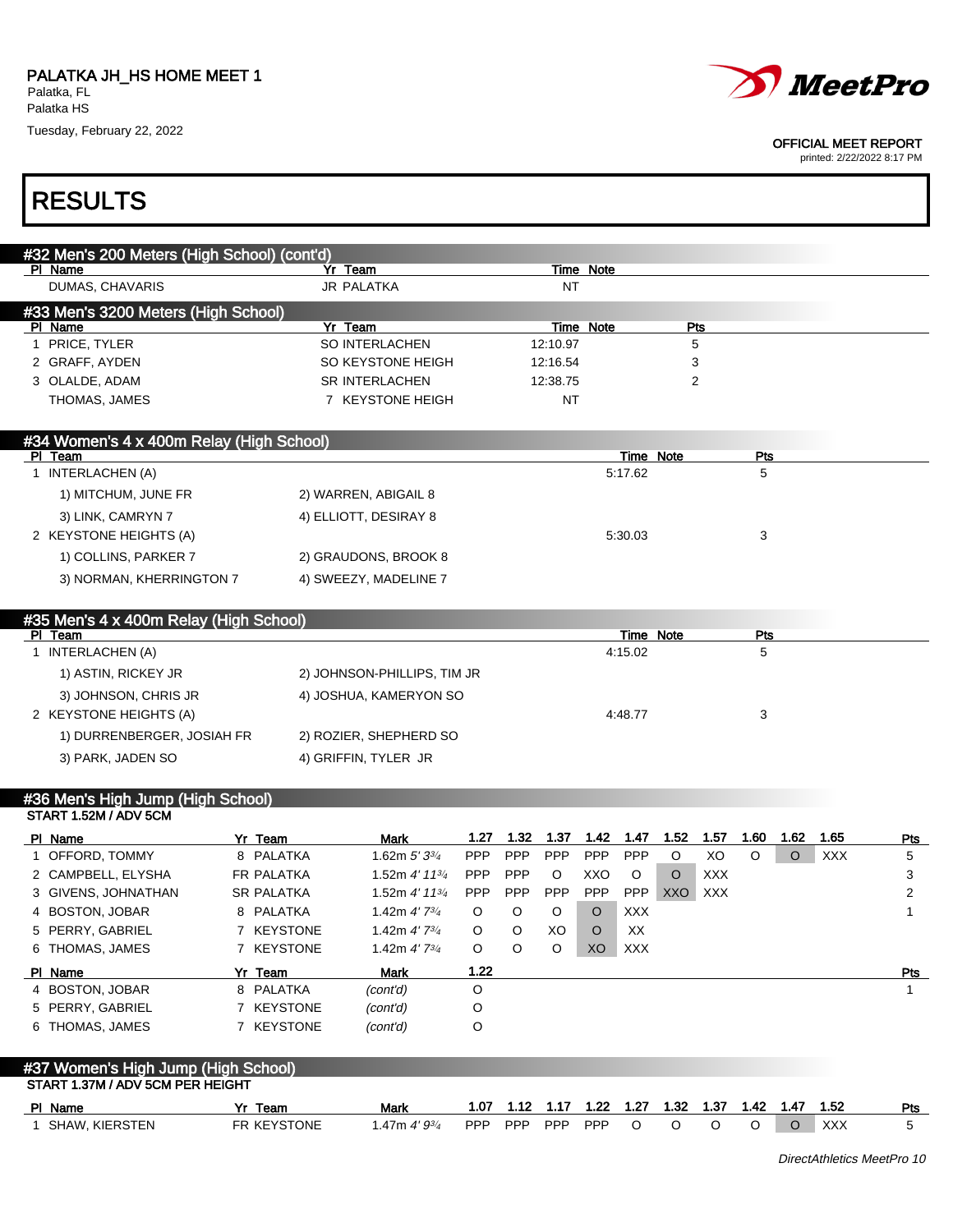

|  | MeetPro |
|--|---------|
|--|---------|

#### OFFICIAL MEET REPORT

printed: 2/22/2022 8:17 PM

### #37 Women's High Jump (High School) (cont'd) Pl Name 7r Team Mark 1.07 1.12 1.17 1.22 1.27 1.32 1.37 1.42 1.47 1.52 Pts 2 SANFORD, ALYSSA 7 KEYSTONE 1.42m 4' 734 0 0 0 0 0 0 XXO XXO XXX 3 3 TAYLOR, ALEXIS 8 KEYSTONE  $1.37 \text{m} 4' 6''$  0 0 0 0 0 0 0 XXX 2 4 ANDREWS, SKYLA FR PALATKA 1.22m 4' 0" O O O XXO XXX 1 1 5 WILLIAMS , DESTINY 7 PALATKA 1.17m 3'10" O O O XXX

#### #38 Men's Long Jump (High School) 3 JUMPS

| PI Name               | Yr Team             | Mark                       |      | Rnd 1       | Rnd 2       | Rnd 3       | Rnd 4 | Rnd 5 | Rnd 6 | $F(PI)$ Pts |                            |
|-----------------------|---------------------|----------------------------|------|-------------|-------------|-------------|-------|-------|-------|-------------|----------------------------|
| 1 BRAUMAN, BRAEDEN    | <b>SR PALATKA</b>   | 5.61m 18' 5"               | (NW) | 5.61        | 5.46        | 5.58        |       |       |       | 1(1) 5      |                            |
| 2 JOHNSON, CHRIS      | <b>JR INTERLACH</b> | $5.41m$ 17' $9''$          | (NW) | 5.11        | 5.41        | 5.14        |       |       |       | 1(2)        | - 3                        |
| 3 BROWN, SHELDON      | 7 PALATKA           | 5.36m 17' 7"               | (NW) | 5.12        | 5.19        | 5.36        |       |       |       | 1(3)        | $\overline{\phantom{0}}^2$ |
| 4 HOLLAND, DERICK     | <b>SO PALATKA</b>   | 5.31m 17' 5 <sup>1/4</sup> | (NW) | 4.99        | 5.31        | 5.21        |       |       |       | 1(4)        | $\overline{\phantom{1}}$   |
| 5 MILLER, BRYCE       | 8 KEYSTONE          | 5.26m $17'3^{1/4}$         | (NW) | 5.26        | 5.06        | <b>FOUL</b> |       |       |       | 1(5)        |                            |
| 6 WRIGHT JR, KEDRIC   | 7 PALATKA           | 5.21m $17'$ $1\frac{1}{4}$ | (NW) | 5.09        | 4.98        | 5.21        |       |       |       | 2(1)        |                            |
| 7 ASTIN, RICKEY       | <b>JR INTERLACH</b> | 5.01m $16'5''$             | (NW) | 4.31        | 5.01        | 4.64        |       |       |       | 1(6)        |                            |
| 8 HERRING, JUSTIN     | <b>JR INTERLACH</b> | 4.69m 15' 43/4             | (NW) | <b>FOUL</b> | <b>FOUL</b> | 4.69        |       |       |       | 1(7)        |                            |
| 9 YOUMANS, DONOVAN    | 7 PALATKA           | 4.35m $14'3\frac{1}{4}$    | (NW) | 3.95        | 3.94        | 4.35        |       |       |       | 2(2)        |                            |
| 10 LEACH, DAKOTA      | 8 KEYSTONE          | 4.30m 14' 11/4             | (NW) | <b>FOUL</b> | 4.22        | 4.30        |       |       |       | 2(3)        |                            |
| 11 HILL, KADEN        | 7 PALATKA           | $2.92m$ $9'$ $7"$          | (NW) | 2.79        | 2.80        | 2.92        |       |       |       | 2(4)        |                            |
| <b>COLSON, TREVON</b> | 7 PALATKA           | <b>NM</b>                  |      |             |             |             |       |       |       | 2           |                            |
| PERRY, GABRIEL        | 7 KEYSTONE          | <b>NM</b>                  |      |             |             |             |       |       |       | 2           |                            |
| DUMAS, CHAVARIS       | <b>JR PALATKA</b>   | <b>NM</b>                  |      |             |             |             |       |       |       | 2           |                            |
|                       |                     |                            |      |             |             |             |       |       |       |             |                            |

### FLIGHT RESULTS

| PI Name             | Yr Team             | Mark                       |      | Rnd 1       | Rnd 2       | Rnd 3       | Rnd 4 | Rnd 5 | Rnd 6 |
|---------------------|---------------------|----------------------------|------|-------------|-------------|-------------|-------|-------|-------|
| Flight 1 of 2       |                     |                            |      |             |             |             |       |       |       |
| 1 BRAUMAN, BRAEDEN  | <b>SR PALATKA</b>   | 5.61m $18'5''$             | (NW) | 5.61        | 5.46        | 5.58        |       |       |       |
| 2 JOHNSON, CHRIS    | <b>JR INTERLACH</b> | $5.41m$ 17' $9''$          | (NW) | 5.11        | 5.41        | 5.14        |       |       |       |
| 3 BROWN, SHELDON    | 7 PALATKA           | 5.36m 17' 7"               | (NW) | 5.12        | 5.19        | 5.36        |       |       |       |
| 4 HOLLAND, DERICK   | SO PALATKA          | 5.31m $17'5''/4$           | (NW) | 4.99        | 5.31        | 5.21        |       |       |       |
| 5 MILLER, BRYCE     | 8 KEYSTONE          | 5.26m $17'3\frac{1}{4}$    | (NW) | 5.26        | 5.06        | <b>FOUL</b> |       |       |       |
| 6 ASTIN, RICKEY     | <b>JR INTERLACH</b> | 5.01m $16'5''$             | (NW) | 4.31        | 5.01        | 4.64        |       |       |       |
| 7 HERRING, JUSTIN   | <b>JR INTERLACH</b> | 4.69m $15' 4^{3/4}$        | (NW) | <b>FOUL</b> | <b>FOUL</b> | 4.69        |       |       |       |
| Flight 2 of 2       |                     |                            |      |             |             |             |       |       |       |
| 1 WRIGHT JR, KEDRIC | 7 PALATKA           | 5.21m 17' 11/4             | (NW) | 5.09        | 4.98        | 5.21        |       |       |       |
| 2 YOUMANS, DONOVAN  | 7 PALATKA           | 4.35m $14'3^{1/4}$         | (NW) | 3.95        | 3.94        | 4.35        |       |       |       |
| 3 LEACH, DAKOTA     | 8 KEYSTONE          | 4.30m $14'$ $1\frac{1}{4}$ | (NW) | <b>FOUL</b> | 4.22        | 4.30        |       |       |       |
| 4 HILL, KADEN       | 7 PALATKA           | $2.92m$ $9'$ $7"$          | (NW) | 2.79        | 2.80        | 2.92        |       |       |       |
| COLSON, TREVON      | 7 PALATKA           | <b>NM</b>                  |      |             |             |             |       |       |       |
| PERRY, GABRIEL      | 7 KEYSTONE          | <b>NM</b>                  |      |             |             |             |       |       |       |
| DUMAS, CHAVARIS     | <b>JR PALATKA</b>   | <b>NM</b>                  |      |             |             |             |       |       |       |

#### #39 Women's Long Jump (High School) 3 JUMPS

| ---------        |                   |                             |            |                  |       |       |       |       |     |
|------------------|-------------------|-----------------------------|------------|------------------|-------|-------|-------|-------|-----|
| PI Name          | Team              | Mark                        | <b>Rnd</b> | Rnd <sub>2</sub> | Rnd 3 | Rnd 4 | Rnd 5 | Rnd 6 | Pts |
| SHAW. KIERSTEN   | FR KEYSTONE       | (NW)<br>4.74m $15'6^{3/4}$  | 4.72       | 4.74             | 4.55  |       |       |       |     |
| 2 WRIGHT, KHALIA | <b>FR PALATKA</b> | 4.54m $14'$ $10^{3/4}$ (NW) | 4.22       | 4.46             | 4.54  |       |       |       |     |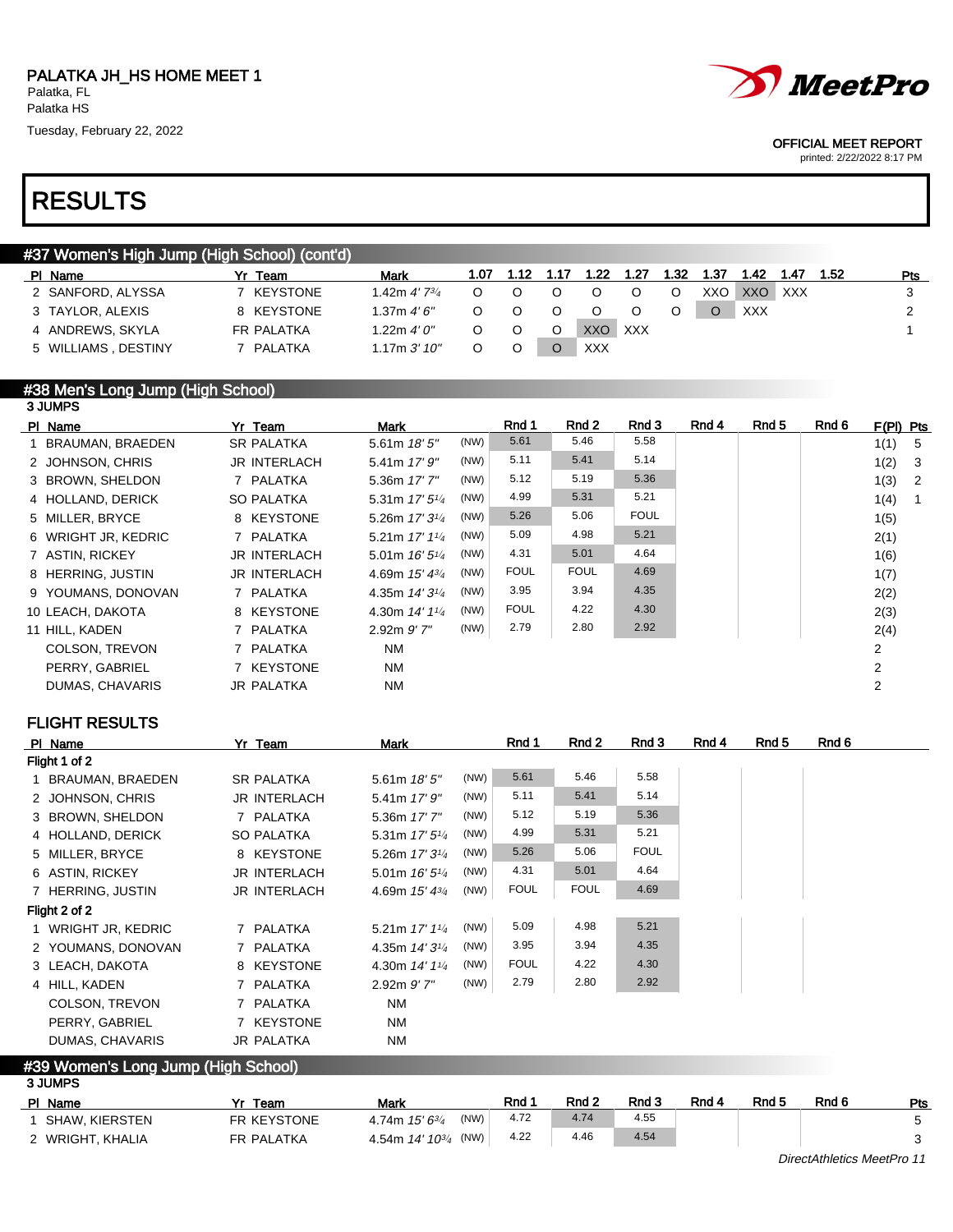# RESULTS



#### OFFICIAL MEET REPORT

printed: 2/22/2022 8:17 PM

| #39 Women's Long Jump (High School) (cont'd) |                   |                             |      |             |             |             |       |       |       |            |
|----------------------------------------------|-------------------|-----------------------------|------|-------------|-------------|-------------|-------|-------|-------|------------|
| PI Name                                      | Yr Team           | Mark                        |      | Rnd 1       | Rnd 2       | Rnd 3       | Rnd 4 | Rnd 5 | Rnd 6 | <b>Pts</b> |
| 3 DASHER, BRIANNA                            | <b>JR PALATKA</b> | 4.23m $13'$ $10^{1/2}$ (NW) |      | 4.23        | <b>FOUL</b> | 3.61        |       |       |       | 2          |
| 4 LINK, CAMRYN                               | INTERLACH         | 3.89m $12'9'4$              | (NW) | 3.72        | 3.85        | 3.89        |       |       |       |            |
| 5 WILLIAMS, DESTINY                          | PALATKA           | 3.77m $12'$ 4 $\frac{1}{2}$ | (NW) | 3.61        | 3.62        | 3.77        |       |       |       |            |
| 6 JIMENEZ, HEAVEN                            | <b>SR PALATKA</b> | 3.65m $11'$ $11^{3/4}$ (NW) |      | 3.58        | 3.65        | 3.64        |       |       |       |            |
| 7 WARREN, ABIGAIL                            | 8 INTERLACH       | 3.61m $11'10^{1/4}$ (NW)    |      | 3.23        | 3.44        | 3.61        |       |       |       |            |
| 8 LEWIS, TAMIYAH                             | 8 PALATKA         | 3.32m $10'$ $10^{3/4}$ (NW) |      | 3.32        | 2.82        | 3.30        |       |       |       |            |
| 9 FORD, EMMA                                 | INTERLACH         | 3.32m $10'$ $10^{3/4}$ (NW) |      | <b>FOUL</b> | 3.32        | <b>FOUL</b> |       |       |       |            |
| 10 GRAUDONS, BROOK                           | 8 KEYSTONE        | 3.20m $10'6''$              | (NW) | 2.92        | 3.20        | 2.65        |       |       |       |            |
| 11 BRINSON, MADISON                          | KEYSTONE          | 2.94m $9'$ 7 $\frac{3}{4}$  | (NW) | 2.94        | 2.65        | 2.78        |       |       |       |            |
| 12 HILL, AUNDREA                             | 8 PALATKA         | $2.79m$ $9'2''$             | (NW) | <b>FOUL</b> | <b>FOUL</b> | 2.79        |       |       |       |            |
|                                              |                   |                             |      |             |             |             |       |       |       |            |

## #40 Men's Triple Jump (High School)

| 3 JUMPS                  |                   |                                     |             |             |             |       |       |       |     |  |  |
|--------------------------|-------------------|-------------------------------------|-------------|-------------|-------------|-------|-------|-------|-----|--|--|
| PI Name                  | Yr Team           | Mark                                | Rnd ·       | Rnd 2       | Rnd 3       | Rnd 4 | Rnd 5 | Rnd 6 | Pts |  |  |
| GIVENS. JOHNATHAN        | <b>SR PALATKA</b> | (NW)<br>12.08m 39' 7 <sup>3/4</sup> | 12.08       | 11.80       | <b>FOUL</b> |       |       |       |     |  |  |
| BRAUMAN, BRAEDEN         | <b>SR PALATKA</b> | ΝM                                  | <b>FOUL</b> | <b>FOUL</b> | <b>FOUL</b> |       |       |       |     |  |  |
| EVANS, LAWRENCE          | PALATKA           | ΝM                                  |             |             |             |       |       |       |     |  |  |
| <b>WILLIAMS, TRENTON</b> | <b>SO PALATKA</b> | ΝM                                  |             |             |             |       |       |       |     |  |  |

#### #41 Women's Triple Jump (High School)  $2 \text{ HMO}$

| o oom o          |                   |                                     |             |             |             |       |       |       |     |
|------------------|-------------------|-------------------------------------|-------------|-------------|-------------|-------|-------|-------|-----|
| PI Name          | Yr Team           | Mark                                | Rnd         | Rnd 2       | Rnd 3       | Rnd 4 | Rnd 5 | Rnd 6 | Pts |
| DASHER, BRIANNA  | <b>JR PALATKA</b> | (NW)<br>8.67m $28'5\frac{1}{2}$     | 8.67        | <b>FOUL</b> | <b>FOUL</b> |       |       |       |     |
| 2 WATTS, BRIANNA | 8 PALATKA         | (NW)<br>8.34m $27'$ 4 $\frac{1}{2}$ | <b>FOUL</b> | 8.34        | 8.09        |       |       |       |     |
| DOUGLAS, JAMYA   | <b>SR PALATKA</b> | <b>NM</b>                           |             |             |             |       |       |       |     |
|                  |                   |                                     |             |             |             |       |       |       |     |

#### #42 Men's Shot Put (High School)

| 3 THROWS               |                     |                                           |       |       |       |       |       |       |                |    |
|------------------------|---------------------|-------------------------------------------|-------|-------|-------|-------|-------|-------|----------------|----|
| PI Name                | Yr Team             | Mark                                      | Rnd 1 | Rnd 2 | Rnd 3 | Rnd 4 | Rnd 5 | Rnd 6 | F(PI) Pts      |    |
| 1 WILKINSON, DAUNTE    | <b>SR PALATKA</b>   | 12.46m 40' 10 <sup>1</sup> / <sub>2</sub> | 12.29 | 12.46 | 12.22 |       |       |       | 1(1)           | 5  |
| 2 BROWN, CODY          | <b>SR PALATKA</b>   | 11.86m 38' 11"                            | 11.20 | 11.82 | 11.86 |       |       |       | 1(2)           | 3  |
| 3 WILLIAMS, ERIK       | <b>SR INTERLACH</b> | 10.95m 35' 1114                           | 10.82 | 10.95 | 10.49 |       |       |       | 1(3)           | -2 |
| 4 KING, DAMIEN         | 8 KEYSTONE          | 10.37m 34' 0 <sup>1/4</sup>               | 9.22  | 9.72  | 10.37 |       |       |       | 2(1)           | -1 |
| 5 BOGDEN, AUSTIN       | <b>SR INTERLACH</b> | 9.64m $31'$ 7 <sup>1</sup> / <sub>2</sub> | 9.57  | 9.64  | 9.42  |       |       |       | 1(4)           |    |
| 6 CHANEY, KENDRICK     | <b>JR INTERLACH</b> | 9.61m $31'6\frac{1}{2}$                   | 8.38  | 8.45  | 9.61  |       |       |       | 2(2)           |    |
| 7 CURRY, JUSTUS        | <b>SR PALATKA</b>   | 9.30m $30'6''$                            | 9.30  | 9.17  | 9.14  |       |       |       | 1(5)           |    |
| 8 SCILEPPI, STEVEN     | <b>SR PALATKA</b>   | 8.35m $27'$ 4 $\frac{3}{4}$               | 6.78  | 8.35  | 8.11  |       |       |       | 1(6)           |    |
| 9 JENKINS, NATHAN      | <b>SR INTERLACH</b> | 8.07m $26'$ 5 $\frac{3}{4}$               | 8.07  | 7.11  | 7.00  |       |       |       | 2(3)           |    |
| 10 BRIGHT, MATTHEW     | 7 KEYSTONE          | 6.95m $22'$ $9\frac{3}{4}$                | 6.28  | 2.01  | 6.95  |       |       |       | 2(4)           |    |
| MONCRIEF, CALEB        | <b>SR KEYSTONE</b>  | <b>NM</b>                                 |       |       |       |       |       |       |                |    |
| FENDERSON, JACQUES     | <b>JR PALATKA</b>   | <b>NM</b>                                 |       |       |       |       |       |       |                |    |
| DUNCAN, TYLER          | FR KEYSTONE         | <b>NM</b>                                 |       |       |       |       |       |       | 2              |    |
| <b>HERMAN, JACKSON</b> | FR KEYSTONE         | <b>NM</b>                                 |       |       |       |       |       |       | $\overline{2}$ |    |
| PHILLIPS, CONNOR       | <b>JR INTERLACH</b> | <b>NM</b>                                 |       |       |       |       |       |       | $\overline{2}$ |    |
|                        |                     |                                           |       |       |       |       |       |       |                |    |

### FLIGHT RESULTS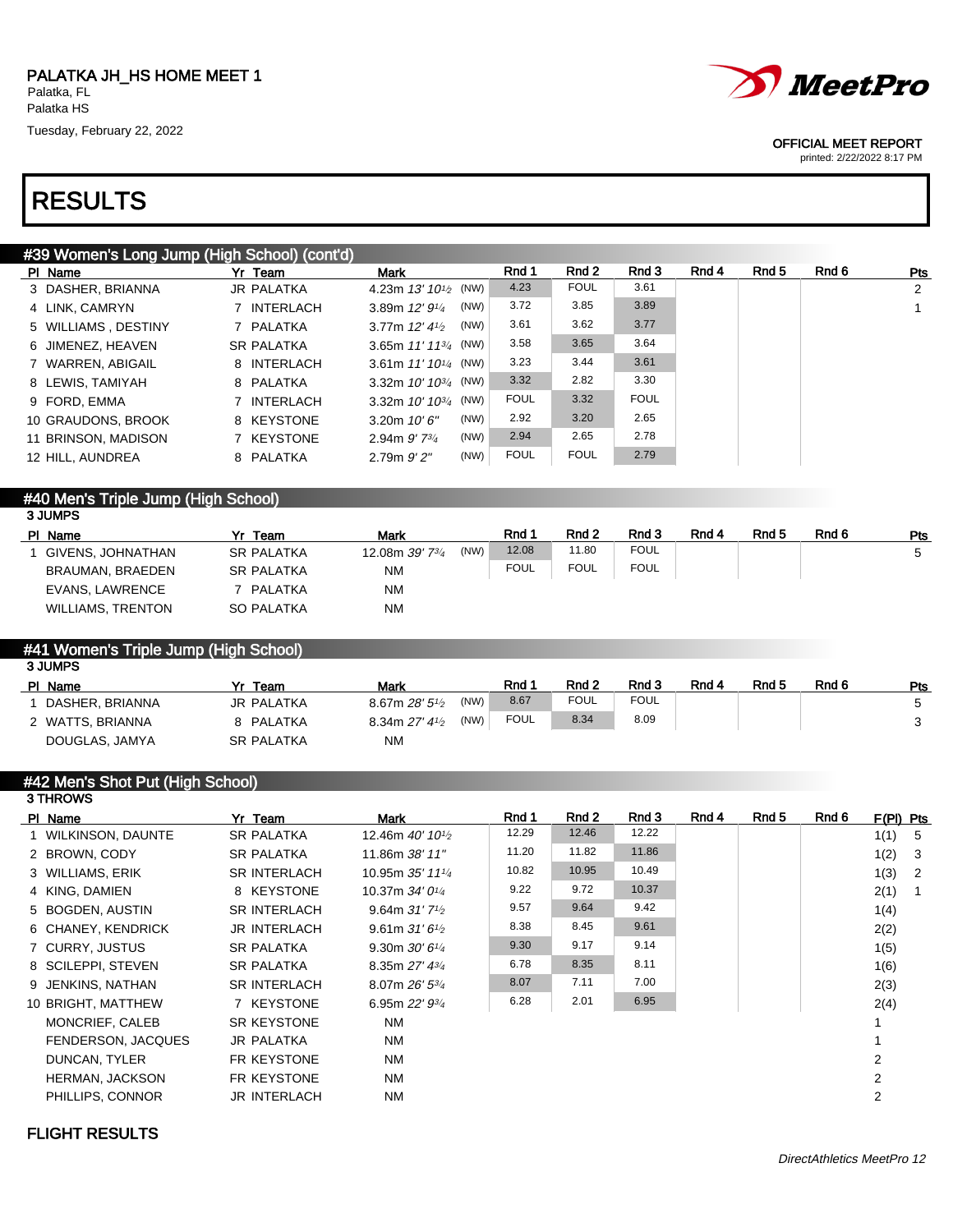# RESULTS

|  | <i>MeetPro</i> |
|--|----------------|
|--|----------------|

#### OFFICIAL MEET REPORT

printed: 2/22/2022 8:17 PM

| #42 Men's Shot Put (High School) (cont'd) |                     |                                           |       |       |       |       |       |       |
|-------------------------------------------|---------------------|-------------------------------------------|-------|-------|-------|-------|-------|-------|
| PI Name                                   | Yr Team             | Mark                                      | Rnd 1 | Rnd 2 | Rnd 3 | Rnd 4 | Rnd 5 | Rnd 6 |
| Flight 1 of 2                             |                     |                                           |       |       |       |       |       |       |
| 1 WILKINSON, DAUNTE                       | <b>SR PALATKA</b>   | 12.46m 40' 10 <sup>1</sup> / <sub>2</sub> | 12.29 | 12.46 | 12.22 |       |       |       |
| 2 BROWN, CODY                             | <b>SR PALATKA</b>   | 11.86m 38' 11"                            | 11.20 | 11.82 | 11.86 |       |       |       |
| 3 WILLIAMS, ERIK                          | <b>SR INTERLACH</b> | 10.95m 35' 111/4                          | 10.82 | 10.95 | 10.49 |       |       |       |
| 4 BOGDEN, AUSTIN                          | <b>SR INTERLACH</b> | 9.64m $31'$ 7 <sup>1</sup> / <sub>2</sub> | 9.57  | 9.64  | 9.42  |       |       |       |
| 5 CURRY, JUSTUS                           | <b>SR PALATKA</b>   | 9.30m $30'6''$                            | 9.30  | 9.17  | 9.14  |       |       |       |
| 6 SCILEPPI, STEVEN                        | <b>SR PALATKA</b>   | 8.35m $27'$ 4 $\frac{3}{4}$               | 6.78  | 8.35  | 8.11  |       |       |       |
| MONCRIEF, CALEB                           | <b>SR KEYSTONE</b>  | <b>NM</b>                                 |       |       |       |       |       |       |
| FENDERSON, JACQUES                        | <b>JR PALATKA</b>   | NM                                        |       |       |       |       |       |       |
| Flight 2 of 2                             |                     |                                           |       |       |       |       |       |       |
| 1 KING, DAMIEN                            | 8 KEYSTONE          | 10.37m 34' 01/4                           | 9.22  | 9.72  | 10.37 |       |       |       |
| 2 CHANEY, KENDRICK                        | <b>JR INTERLACH</b> | 9.61m $31'6\frac{1}{2}$                   | 8.38  | 8.45  | 9.61  |       |       |       |
| 3 JENKINS, NATHAN                         | <b>SR INTERLACH</b> | 8.07m 26' 53/4                            | 8.07  | 7.11  | 7.00  |       |       |       |
| 4 BRIGHT, MATTHEW                         | 7 KEYSTONE          | 6.95m $22'$ $9\frac{3}{4}$                | 6.28  | 2.01  | 6.95  |       |       |       |
| DUNCAN, TYLER                             | FR KEYSTONE         | NM                                        |       |       |       |       |       |       |
| <b>HERMAN, JACKSON</b>                    | FR KEYSTONE         | NM                                        |       |       |       |       |       |       |
| PHILLIPS, CONNOR                          | <b>JR INTERLACH</b> | NM                                        |       |       |       |       |       |       |

#### #43 Women's Shot Put (High School)

| 3 THROWS               |                     |                              |       |             |       |       |       |       |     |
|------------------------|---------------------|------------------------------|-------|-------------|-------|-------|-------|-------|-----|
| PI Name                | Yr Team             | Mark                         | Rnd 1 | Rnd 2       | Rnd 3 | Rnd 4 | Rnd 5 | Rnd 6 | Pts |
| 1 POOLE, TORRYENCE     | <b>JR PALATKA</b>   | 11.64m $38'2^{1/4}$          | 11.25 | <b>FOUL</b> | 11.64 |       |       |       | 5   |
| 2 WASHINGTON, TREASURE | <b>SR PALATKA</b>   | 8.23m 27'0''                 | 8.23  | 7.44        | 7.91  |       |       |       | 3   |
| 3 WALKER, LA'KYCHA     | <b>FR PALATKA</b>   | 7.46m 24' 5 <sup>3/4</sup>   | 7.46  | 6.72        | 5.91  |       |       |       | 2   |
| 4 HALL, TEILAH         | 8 KEYSTONE          | 6.90m 22' 73/4               | 6.90  | 6.85        | 6.10  |       |       |       |     |
| 5 MCCASKILL, NAIARA    | SO INTERLACH        | 6.70m $21'$ 11 $\frac{3}{4}$ | 6.55  | 6.58        | 6.70  |       |       |       |     |
| 6 GREENAN, ALLYSON     | <b>SR INTERLACH</b> | 6.25m $20'6\frac{1}{4}$      | 6.08  | 6.25        | 6.02  |       |       |       |     |
| 7 BRINSON, MAKENZI     | KEYSTONE            | 5.69m $18'8''$               | 4.30  | 5.69        | 5.28  |       |       |       |     |
| 8 BURNAW, KINSLEE      | FR KEYSTONE         | 4.91m $16'1\frac{1}{2}$      | 4.67  | 4.80        | 4.91  |       |       |       |     |

#### #44 Men's Discus (High School) 3 THROWS

| PI Name                   | Yr Team             | Mark             | Rnd 1       | Rnd 2       | Rnd 3       | Rnd 4 | Rnd 5 | Rnd 6 | $F(PI)$ Pts |                |
|---------------------------|---------------------|------------------|-------------|-------------|-------------|-------|-------|-------|-------------|----------------|
| 1 CURRY, JUSTUS           | <b>SR PALATKA</b>   | 34.20m 112' 2"   | 29.38       | 33.10       | 34.20       |       |       |       | 1(1)        | - 5            |
| 2 WILKINSON, DAUNTE       | <b>SR PALATKA</b>   | 31.25m $102'$ 6" | 30.60       | 31.25       | 31.00       |       |       |       | 1(2)        | - 3            |
| 3 WILLIAMS, ERIK          | <b>SR INTERLACH</b> | 28.00m 91' 10"   | 28.00       | 28.00       | 25.60       |       |       |       | 1(3)        | $\overline{2}$ |
| 4 CHANEY, KENDRICK        | <b>JR INTERLACH</b> | 27.10m 88' 11"   | 27.10       | 26.70       | 24.70       |       |       |       | 2(1)        |                |
| 5 JENKINS, NATHAN         | <b>SR INTERLACH</b> | 25.30m 83' 0"    | 21.00       | 25.30       | 22.10       |       |       |       | 2(2)        |                |
| 6 BROWN, CODY             | <b>SR PALATKA</b>   | 25.00m 82' 0"    | 24.30       | <b>FOUL</b> | 25.00       |       |       |       | 2(3)        |                |
| 7 BOGDEN, AUSTIN          | <b>SR INTERLACH</b> | 22.30m 73' 2"    | 19.50       | <b>FOUL</b> | 22.30       |       |       |       | 1(4)        |                |
| 8 KING, DAMIEN            | 8 KEYSTONE          | 21.70m 71'2"     | 21.60       | 21.70       | 17.50       |       |       |       | 2(4)        |                |
| 9 SCILEPPI, STEVEN        | <b>SR PALATKA</b>   | 21.30m 69' 10"   | 20.70       | 21.30       | <b>FOUL</b> |       |       |       | 1(5)        |                |
| 10 BOGDEN, DENNIS         | <b>SO INTERLACH</b> | 20.74m 68' 0"    | <b>FOUL</b> | 20.74       | 17.80       |       |       |       | 2(5)        |                |
| 11 BRIGHT, MATTHEW        | 7 KEYSTONE          | 16.95m 55' 7"    | 15.90       | 16.95       | 15.40       |       |       |       | 1(6)        |                |
| 12 PESCARA, PARKER        | 7 KEYSTONE          | 12.00m 39' 4"    | 12.00       | 11.10       | 11.10       |       |       |       | 2(6)        |                |
| MONCRIEF, CALEB           | <b>SR KEYSTONE</b>  | <b>NM</b>        |             |             |             |       |       |       |             |                |
| <b>FENDERSON, JACQUES</b> | <b>JR PALATKA</b>   | <b>NM</b>        |             |             |             |       |       |       |             |                |

DirectAthletics MeetPro 13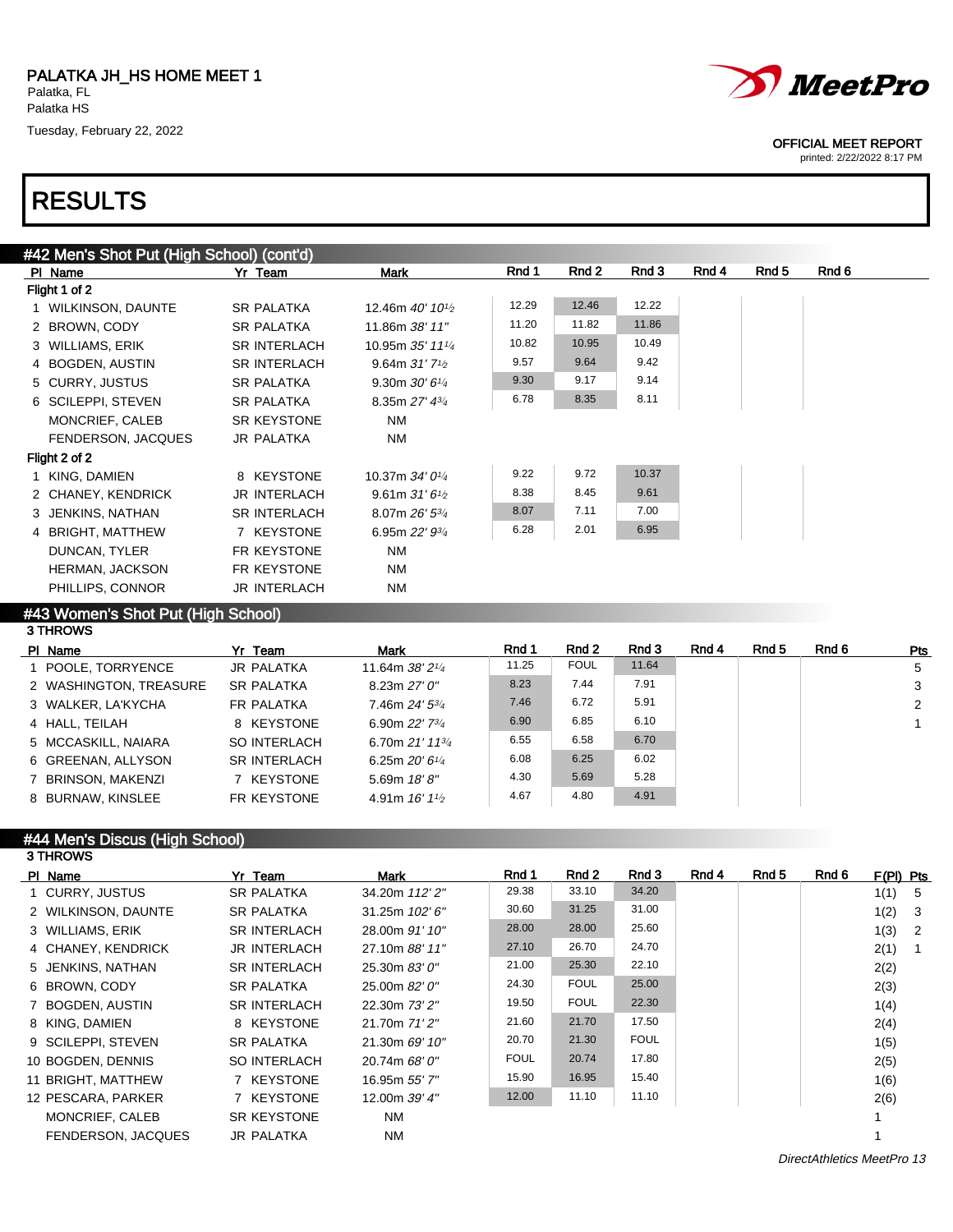# RESULTS



#### OFFICIAL MEET REPORT

| #44 Men's Discus (High School) (cont'd) |                        |                          |             |             |             |       |                  |       |                        |
|-----------------------------------------|------------------------|--------------------------|-------------|-------------|-------------|-------|------------------|-------|------------------------|
| PI Name                                 | Yr Team                | Mark                     | Rnd 1       | Rnd 2       | Rnd 3       | Rnd 4 | Rnd <sub>5</sub> | Rnd 6 | $F(PI)$ Pts            |
| CAMPBELL, ELYSHA                        | FR PALATKA             | <b>NM</b>                |             |             |             |       |                  |       | 1                      |
| <b>HERMAN, JACKSON</b>                  | FR KEYSTONE            | <b>NM</b>                |             |             |             |       |                  |       | 2                      |
| DUNCAN, TYLER                           | FR KEYSTONE            | <b>NM</b>                |             |             |             |       |                  |       | $\mathbf{2}$           |
| PHILLIPS, CONNOR                        | <b>JR INTERLACH</b>    | <b>NM</b>                |             |             |             |       |                  |       | $\overline{2}$         |
| <b>FLIGHT RESULTS</b>                   |                        |                          |             |             |             |       |                  |       |                        |
| PI Name                                 | Yr Team                | <b>Mark</b>              | Rnd 1       | Rnd 2       | Rnd 3       | Rnd 4 | Rnd <sub>5</sub> | Rnd 6 |                        |
| Flight 1 of 2                           |                        |                          |             |             |             |       |                  |       |                        |
| 1 CURRY, JUSTUS                         | <b>SR PALATKA</b>      | 34.20m 112' 2"           | 29.38       | 33.10       | 34.20       |       |                  |       |                        |
| 2 WILKINSON, DAUNTE                     | <b>SR PALATKA</b>      | 31.25m 102' 6"           | 30.60       | 31.25       | 31.00       |       |                  |       |                        |
| 3 WILLIAMS, ERIK                        | <b>SR INTERLACH</b>    | 28.00m 91' 10"           | 28.00       | 28.00       | 25.60       |       |                  |       |                        |
| 4 BOGDEN, AUSTIN                        | <b>SR INTERLACH</b>    | 22.30m 73' 2"            | 19.50       | <b>FOUL</b> | 22.30       |       |                  |       |                        |
| 5 SCILEPPI, STEVEN                      | <b>SR PALATKA</b>      | 21.30m 69' 10"           | 20.70       | 21.30       | <b>FOUL</b> |       |                  |       |                        |
| 6 BRIGHT, MATTHEW                       | 7 KEYSTONE             | 16.95m 55' 7"            | 15.90       | 16.95       | 15.40       |       |                  |       |                        |
| MONCRIEF, CALEB                         | <b>SR KEYSTONE</b>     | <b>NM</b>                |             |             |             |       |                  |       |                        |
| FENDERSON, JACQUES                      | <b>JR PALATKA</b>      | <b>NM</b>                |             |             |             |       |                  |       |                        |
| CAMPBELL, ELYSHA                        | FR PALATKA             | <b>NM</b>                |             |             |             |       |                  |       |                        |
| Flight 2 of 2                           |                        |                          |             |             |             |       |                  |       |                        |
| 1 CHANEY, KENDRICK                      | <b>JR INTERLACH</b>    | 27.10m 88' 11"           | 27.10       | 26.70       | 24.70       |       |                  |       |                        |
| 2 JENKINS, NATHAN                       | <b>SR INTERLACH</b>    | 25.30m 83' 0"            | 21.00       | 25.30       | 22.10       |       |                  |       |                        |
| 3 BROWN, CODY                           | <b>SR PALATKA</b>      | 25.00m 82' 0"            | 24.30       | <b>FOUL</b> | 25.00       |       |                  |       |                        |
| 4 KING, DAMIEN                          | 8 KEYSTONE             | 21.70m 71'2"             | 21.60       | 21.70       | 17.50       |       |                  |       |                        |
| 5 BOGDEN, DENNIS                        | <b>SO INTERLACH</b>    | 20.74m 68' 0"            | <b>FOUL</b> | 20.74       | 17.80       |       |                  |       |                        |
| 6 PESCARA, PARKER                       | 7 KEYSTONE             | 12.00m 39' 4"            | 12.00       | 11.10       | 11.10       |       |                  |       |                        |
| HERMAN, JACKSON                         | FR KEYSTONE            | <b>NM</b>                |             |             |             |       |                  |       |                        |
| DUNCAN, TYLER                           | FR KEYSTONE            | <b>NM</b>                |             |             |             |       |                  |       |                        |
| PHILLIPS, CONNOR                        | <b>JR INTERLACH</b>    | <b>NM</b>                |             |             |             |       |                  |       |                        |
| #45 Women's Discus (High School)        |                        |                          |             |             |             |       |                  |       |                        |
| 3 THROWS                                |                        |                          | Rnd 1       | Rnd 2       | Rnd 3       | Rnd 4 | Rnd 5            | Rnd 6 |                        |
| PI Name<br>1 POOLE TORRYENCE            | Yr Team<br>IR PAI ATKA | Mark<br>33.66m $110'5''$ | 33.66       | 33.10       | <b>FOUL</b> |       |                  |       | F(PI) Pts<br>1(1)<br>5 |

|                         | . של                | IVIGUN         | .           |             |             |       |       | .     | .      |                            |
|-------------------------|---------------------|----------------|-------------|-------------|-------------|-------|-------|-------|--------|----------------------------|
| 1 POOLE, TORRYENCE      | <b>JR PALATKA</b>   | 33.66m 110' 5" | 33.66       | 33.10       | <b>FOUL</b> |       |       |       | 1(1) 5 |                            |
| 2 GAGNON, KENDALL       | <b>JR KEYSTONE</b>  | 23.70m 77' 9"  | 21.60       | 23.70       | 23.40       |       |       |       | 1(2)   | - 3                        |
| 3 GREENAN, ALLYSON      | <b>SR INTERLACH</b> | 20.20m 66' 3"  | 20.10       | 17.80       | 20.20       |       |       |       | 1(3)   | $\overline{\phantom{0}}^2$ |
| 4 GAYLORD, SAMANTHA     | <b>JR INTERLACH</b> | 19.10m 62' 8"  | 18.60       | 19.10       | 18.20       |       |       |       | 1(4)   | $\overline{1}$             |
| 5 WASHINGTON, TREASURE  | <b>SR PALATKA</b>   | 18.70m 61' 4"  | 17.30       | 18.10       | 18.70       |       |       |       | 1(5)   |                            |
| 6 WALKER, LA'KYCHA      | FR PALATKA          | 18.10m 59' 4"  | 18.00       | 18.10       | 16.70       |       |       |       | 2(1)   |                            |
| 7 MCDONALD, GRACI       | <b>JR INTERLACH</b> | 17.50m 57' 5"  | 15.00       | 17.20       | 17.50       |       |       |       | 2(2)   |                            |
| 8 HALL, TEILAH          | 8 KEYSTONE          | 17.10m 56' 1"  | 13.80       | 17.10       | 16.60       |       |       |       | 2(3)   |                            |
| 9 BURNAW, KINSLEE       | FR KEYSTONE         | 16.30m 53' 6"  | 16.30       | 12.80       | 15.10       |       |       |       | 2(4)   |                            |
| 10 BRINSON, MAKENZI     | 7 KEYSTONE          | 15.60m 51' 2"  | <b>FOUL</b> | 15.60       | 14.20       |       |       |       | 2(5)   |                            |
| 11 WEINER, EMILY        | FR KEYSTONE         | 12.10m 39' 8"  | 11.50       | 11.40       | 12.10       |       |       |       | 2(6)   |                            |
| <b>BRINSON, MADISON</b> | 7 KEYSTONE          | <b>NM</b>      | <b>FOUL</b> | <b>FOUL</b> | <b>FOUL</b> |       |       |       |        |                            |
| <b>FLIGHT RESULTS</b>   |                     |                |             |             |             |       |       |       |        |                            |
| PI Name                 | Yr Team             | Mark           | Rnd 1       | Rnd 2       | Rnd 3       | Rnd 4 | Rnd 5 | Rnd 6 |        |                            |
| Flight 1 of 2           |                     |                |             |             |             |       |       |       |        |                            |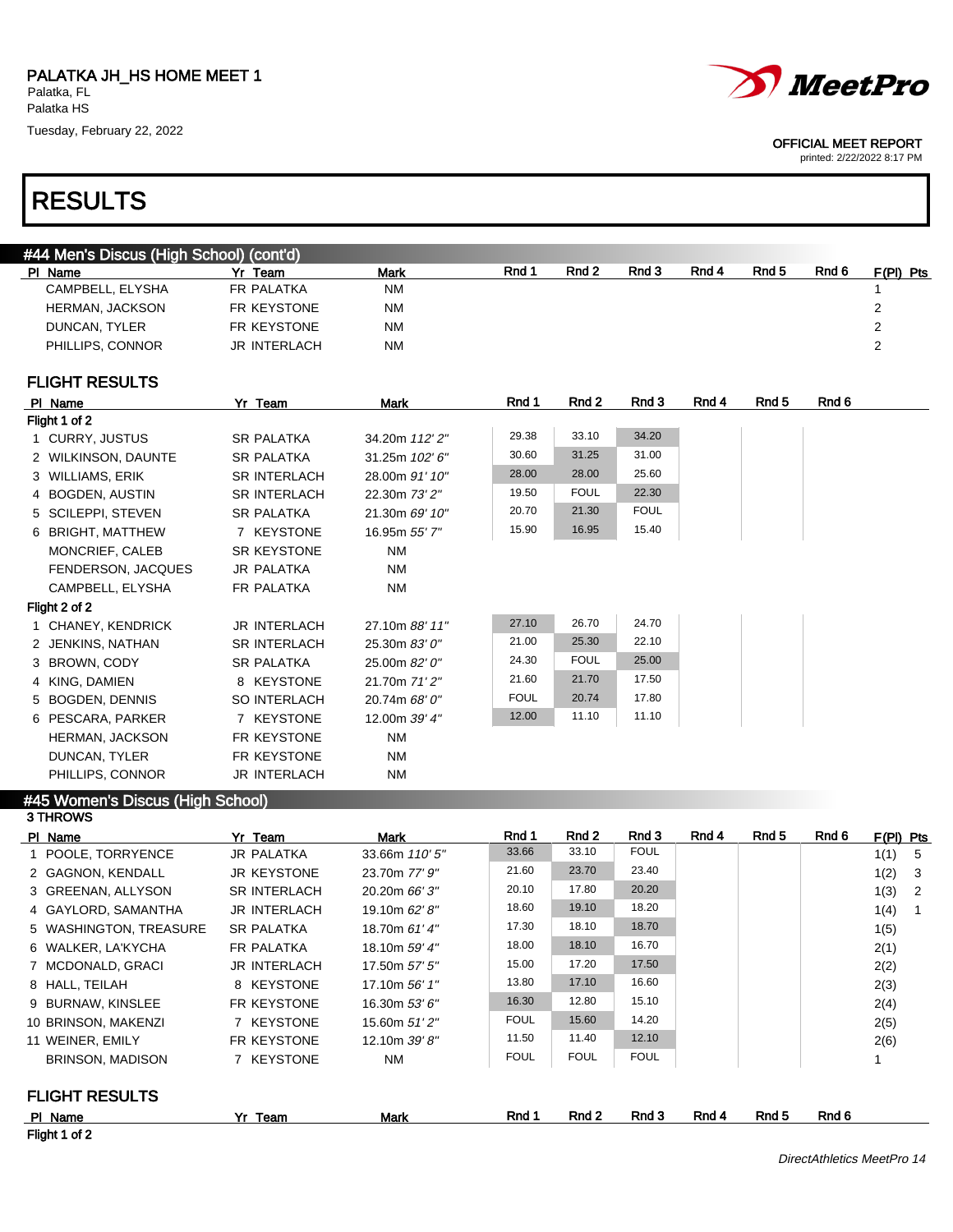# RESULTS



#### OFFICIAL MEET REPORT

printed: 2/22/2022 8:17 PM

| #45 Women's Discus (High School) (cont'd) |                     |                |             |             |             |       |       |       |
|-------------------------------------------|---------------------|----------------|-------------|-------------|-------------|-------|-------|-------|
| PI Name                                   | Yr Team             | Mark           | Rnd 1       | Rnd 2       | Rnd 3       | Rnd 4 | Rnd 5 | Rnd 6 |
| 1 POOLE, TORRYENCE                        | <b>JR PALATKA</b>   | 33.66m 110' 5" | 33.66       | 33.10       | <b>FOUL</b> |       |       |       |
| 2 GAGNON, KENDALL                         | <b>JR KEYSTONE</b>  | 23.70m 77' 9"  | 21.60       | 23.70       | 23.40       |       |       |       |
| 3 GREENAN, ALLYSON                        | <b>SR INTERLACH</b> | 20.20m 66' 3"  | 20.10       | 17.80       | 20.20       |       |       |       |
| 4 GAYLORD, SAMANTHA                       | <b>JR INTERLACH</b> | 19.10m 62' 8"  | 18.60       | 19.10       | 18.20       |       |       |       |
| 5 WASHINGTON, TREASURE                    | <b>SR PALATKA</b>   | 18.70m 61' 4"  | 17.30       | 18.10       | 18.70       |       |       |       |
| <b>BRINSON, MADISON</b>                   | 7 KEYSTONE          | NM             | <b>FOUL</b> | <b>FOUL</b> | <b>FOUL</b> |       |       |       |
| Flight 2 of 2                             |                     |                |             |             |             |       |       |       |
| 1 WALKER, LA'KYCHA                        | FR PALATKA          | 18.10m 59' 4"  | 18.00       | 18.10       | 16.70       |       |       |       |
| 2 MCDONALD, GRACI                         | <b>JR INTERLACH</b> | 17.50m 57' 5"  | 15.00       | 17.20       | 17.50       |       |       |       |
| 3 HALL, TEILAH                            | 8 KEYSTONE          | 17.10m 56' 1"  | 13.80       | 17.10       | 16.60       |       |       |       |
| 4 BURNAW, KINSLEE                         | FR KEYSTONE         | 16.30m 53' 6"  | 16.30       | 12.80       | 15.10       |       |       |       |
| 5 BRINSON, MAKENZI                        | 7 KEYSTONE          | 15.60m 51'2"   | <b>FOUL</b> | 15.60       | 14.20       |       |       |       |
| 6 WEINER, EMILY                           | FR KEYSTONE         | 12.10m 39' 8"  | 11.50       | 11.40       | 12.10       |       |       |       |
|                                           |                     |                |             |             |             |       |       |       |

#### #46 Men's Javelin (High School) 3 THROWS

| Yr Team             | Mark           | Rnd 1 | Rnd 2 | Rnd 3 | Rnd 4 | Rnd 5 | Rnd 6 | <b>Pts</b> |
|---------------------|----------------|-------|-------|-------|-------|-------|-------|------------|
| SO INTERLACH        | 31.00m 101'8"  | 29.85 | 28.91 | 31.00 |       |       |       | 5          |
| <b>SR INTERLACH</b> | 29.29m 96' 1"  | 29.29 | 24.10 | 29.17 |       |       |       | 3          |
| <b>SR PALATKA</b>   | 29.12m 95' 6"  | 29.12 | 26.91 | 24.78 |       |       |       | 2          |
| <b>SR PALATKA</b>   | 26.90m 88'3"   | 17.80 | 20.89 | 26.90 |       |       |       |            |
| <b>SR PALATKA</b>   | 24.40m 80' 1"  | 23.60 | 19.90 | 24.40 |       |       |       |            |
| SR KEYSTONE         | 23.60m 77' 5"  | 19.65 | 18.15 | 23.60 |       |       |       |            |
| 7 PALATKA           | 21.84m 71'8"   | 21.84 | 18.20 | 14.92 |       |       |       |            |
| <b>JR PALATKA</b>   | 14.00m 45' 11" | 13.03 | 14.00 | 11.56 |       |       |       |            |
| <b>JR PALATKA</b>   | NM             |       |       |       |       |       |       |            |
|                     |                |       |       |       |       |       |       |            |

## #47 Women's Javelin (High School)

| <b>3 THROWS</b>        |                     |               |       |       |       |       |       |       |            |
|------------------------|---------------------|---------------|-------|-------|-------|-------|-------|-------|------------|
| PI Name                | Yr Team             | <b>Mark</b>   | Rnd 1 | Rnd 2 | Rnd 3 | Rnd 4 | Rnd 5 | Rnd 6 | <b>Pts</b> |
| 1 GAGNON, KENDALL      | <b>JR KEYSTONE</b>  | 22.57m 74' 0" | 22.57 | 18.20 | 19.12 |       |       |       | 5          |
| 2 WEINER, EMILY        | FR KEYSTONE         | 17.82m 58' 5" | 17.60 | 17.82 | 13.15 |       |       |       | 3          |
| 3 WALKER, LA'KYCHA     | FR PALATKA          | 17.61m 57' 9" | 16.63 | 17.01 | 17.61 |       |       |       | 2          |
| 4 MCDONALD, GRACI      | <b>JR INTERLACH</b> | 14.50m 47' 7" | 14.50 | 12.34 | 13.60 |       |       |       |            |
| 5 WASHINGTON, TREASURE | <b>SR PALATKA</b>   | 13.87m 45' 6" | 10.02 | 13.87 | 11.33 |       |       |       |            |
| 6 GAYLORD, SAMANTHA    | <b>JR INTERLACH</b> | 12.36m 40' 7" | 11.59 | 12.36 | 11.70 |       |       |       |            |
| POOLE, TORRYENCE       | <b>JR PALATKA</b>   | <b>NM</b>     |       |       |       |       |       |       |            |

| <b>Men's Scores</b>   |             |       |
|-----------------------|-------------|-------|
| Team                  | Code        | Score |
| Palatka               | <b>PALA</b> | 139   |
| Keystone Heights      | <b>KYHT</b> | 50    |
| Interlachen           | <b>INTL</b> | 44    |
| <b>Women's Scores</b> |             |       |
| Team                  | Code        | Score |
| Palatka               | <b>PALA</b> | 112   |
|                       |             |       |